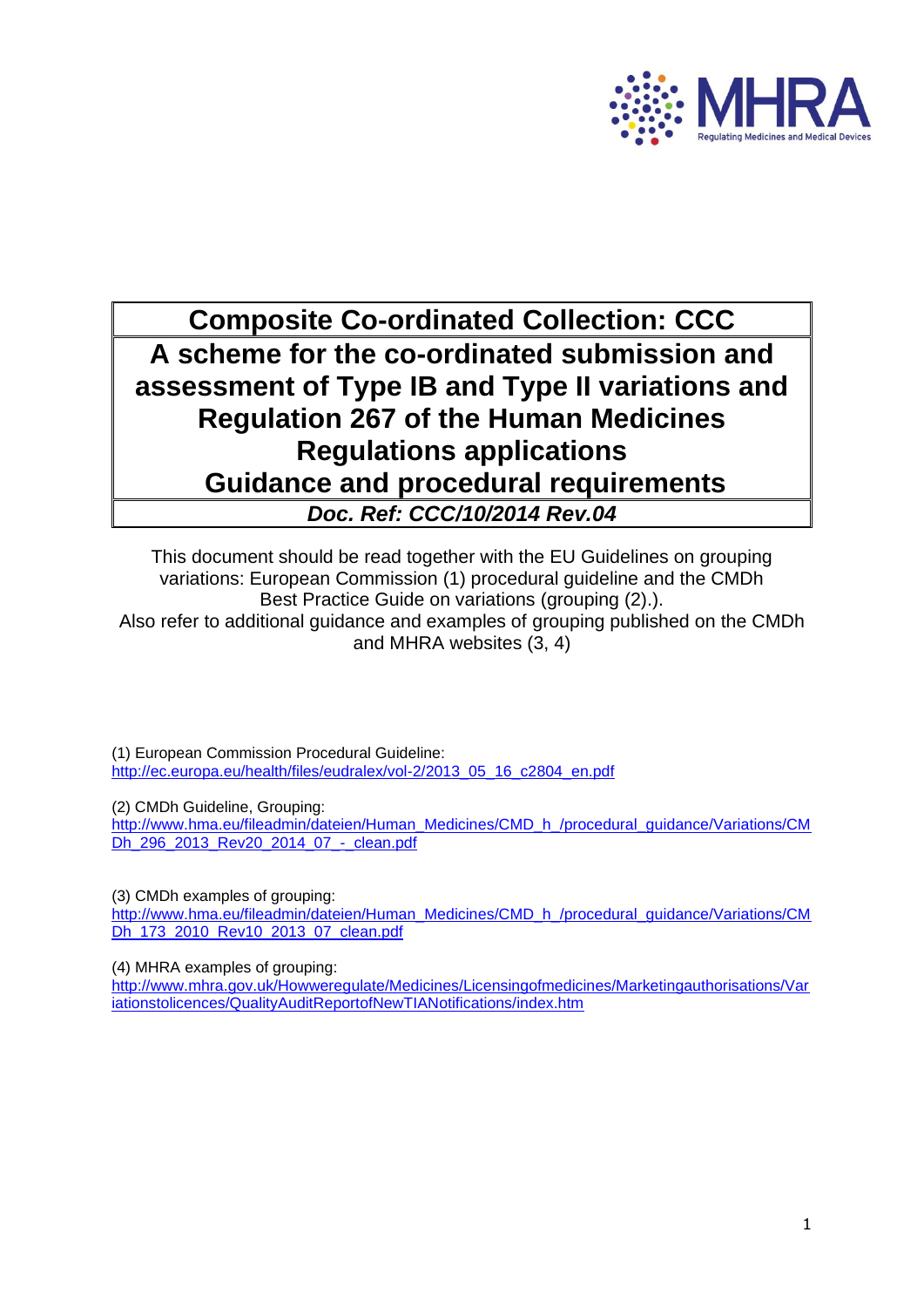# **Contents**

| $\mathbf{1}$ |       |       |                                                                                    |
|--------------|-------|-------|------------------------------------------------------------------------------------|
| 2            |       |       |                                                                                    |
|              | 2.1   |       |                                                                                    |
|              | 2.1.1 |       |                                                                                    |
|              |       | 2.1.2 |                                                                                    |
|              | 2.1.3 |       |                                                                                    |
|              |       |       |                                                                                    |
| 3            |       |       |                                                                                    |
|              | 3.1   |       |                                                                                    |
|              | 3.2   |       |                                                                                    |
|              |       | 3.2.1 |                                                                                    |
| 4            |       |       |                                                                                    |
| 5            |       |       | Documentation requirements for a CCC (how to compile an application) 15            |
|              | 5.1   |       |                                                                                    |
|              | 5.2   |       |                                                                                    |
|              | 5.3   |       |                                                                                    |
|              |       | 5.3.1 |                                                                                    |
|              |       | 5.3.2 |                                                                                    |
| 6            |       |       |                                                                                    |
|              | 6.1   |       |                                                                                    |
|              |       |       |                                                                                    |
|              |       |       |                                                                                    |
|              | 6.2   |       | Notification of CCC submission Error! Bookmark not defined.                        |
|              | 6.3   |       |                                                                                    |
|              | 6.3.1 |       |                                                                                    |
|              | 6.3.2 |       | Validation issues: failure to meet the CCC and MHRA submission guidelines<br>24    |
|              | 6.3.3 |       | MAH actions to be taken if part of the CCC submission is invalid or rejected<br>25 |
| 7            |       |       |                                                                                    |
|              | 7.1   |       |                                                                                    |
|              | 7.2   |       | Request for further information (RFI), submission of updated product information   |
|              | 7.3   |       |                                                                                    |
|              |       |       |                                                                                    |
|              |       |       |                                                                                    |
|              |       |       | ANNEX 3 Flowchart for submission, notification and validation (IPU business) 31    |
|              |       |       |                                                                                    |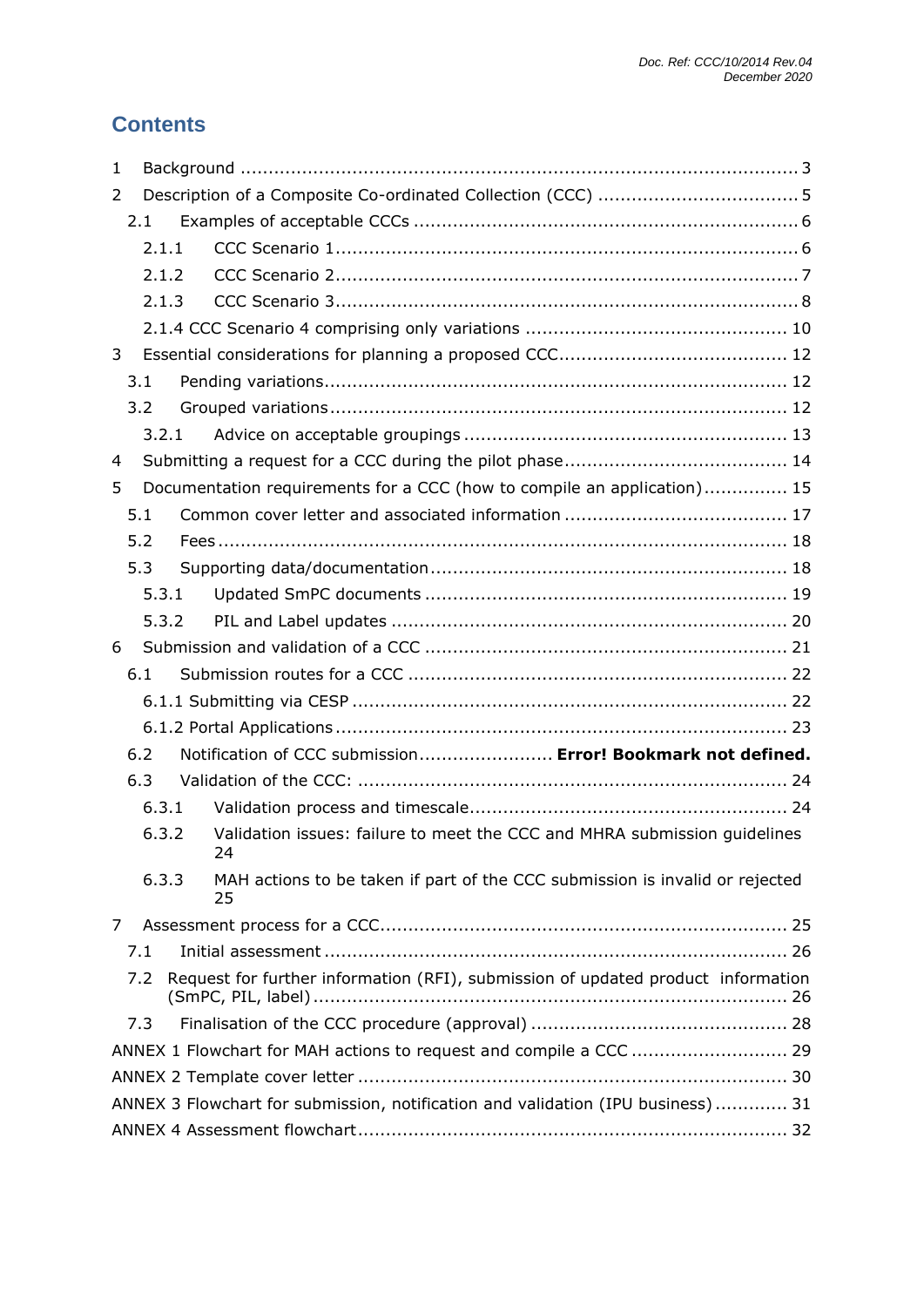# <span id="page-2-0"></span>**1 Background**

Commission Regulation 1234/2008, Article 7.2(b) (as amended) and paragraph 5(2)(c) of Schedule 10A of the Human Medicines Regulations include the principles of grouping changes of 'higher types' that are related to one another. These changes can be submitted as a single "grouped variation" that is processed as one application in one procedure. This is feasible for groups comprising mixtures of Type IA, Type IB and Type II variations; the procedure that will be followed will be that of the highest type. When identical variations (either individual or grouped variations) are required to different products belonging to the same Marketing Authorisation Holder (MAH), these can be processed together and are known in the UK as "bulk applications", for which reduced fees apply

However, if the changes are totally unrelated and/or rely on separate independent data packages, they are not eligible for grouping and separate applications should be submitted. In this situation the MAH could have multiple pending applications that are submitted in parallel and processed separately by the MHRA, possibly by different business areas depending on the scope of the proposed changes. Where multiple variations impact on the Patient Information Leaflet (PIL) and/or labelling, prior to grant, mock-ups are required for each application, which are updated to reflect only the changes applied for within each procedure. Additionally, companies may submit parallel Regulation 267 of the Human Medicines Regulations (1) applications that concern changes to the PIL/labelling that are not connected with a change to the Summary of Product Characteristics (SmPC). These are separate procedures that cannot be grouped with a variation. The staggered submission and assessment of different procedures and the requirement for interim versions of the PIL/labelling introduces complexity in processing applications and additional costs for companies.

The MHRA has introduced a scheme for co-ordinating the submission and processing of parallel variations and Regulation 267 applications to amend PIL and/or labelling (Patient Information Quality Unit (PIQU) applications).

(5) Regulation 267 was previously referred to in MHRA guidance as Article 61(3) in Council Directive 2001/83/EC.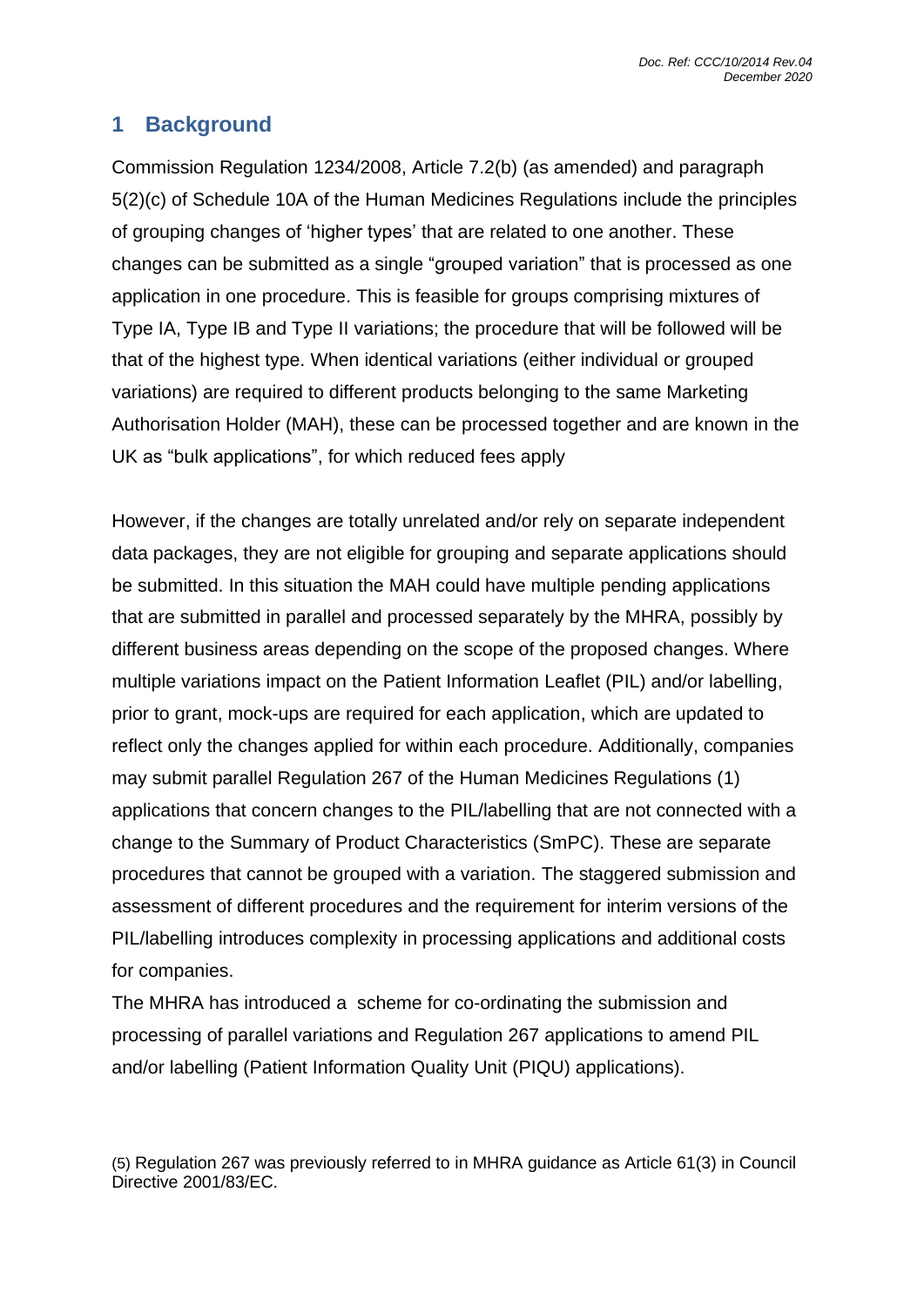This initiative, called "Co-ordinated Composite Collection" (CCC), stems from discussions with industry trade associations through the MHRA's Medicines Industry Liaison Variations Sub-Group (5).

(6)

<http://www.mhra.gov.uk/Committees/MedicinesIndustryLiaisonGroup/index.htm>

The scope of the CCC scheme includes:

- Type IB and Type II variations (either single or grouped changes) and
- Regulation 267 full applications, type P1, P2, P3 and P4.

The CCC scheme excludes:

- Purely Type IA notifications
- Notifications of changes to labels and PIL under the self-certification scheme
- Urgent or significant variations that impact on product safety information for which implementation should not be delayed
- Changes that do not impact on the product information (SmPC, PIL, label).

The benefits of the CCC scheme for multiple parallel procedures are that:

- The normal rules of grouping and bulking variations apply
- Only one consolidated mock-up is required at submission
- Overall timelines may be reduced as the assessments are not processed serially
- Processing and assessment of applications is co-ordinated and more streamlined
- Variations fee structure is unchanged.

Following the successful completion of a pilot trial of CCCs with a number of participating companies; the CCC scheme is now widely available to companies. In order to make a successful CCC application to the MHRA it is essential to follow precisely the guidance that has been set out for the content of a CCC application and its submission.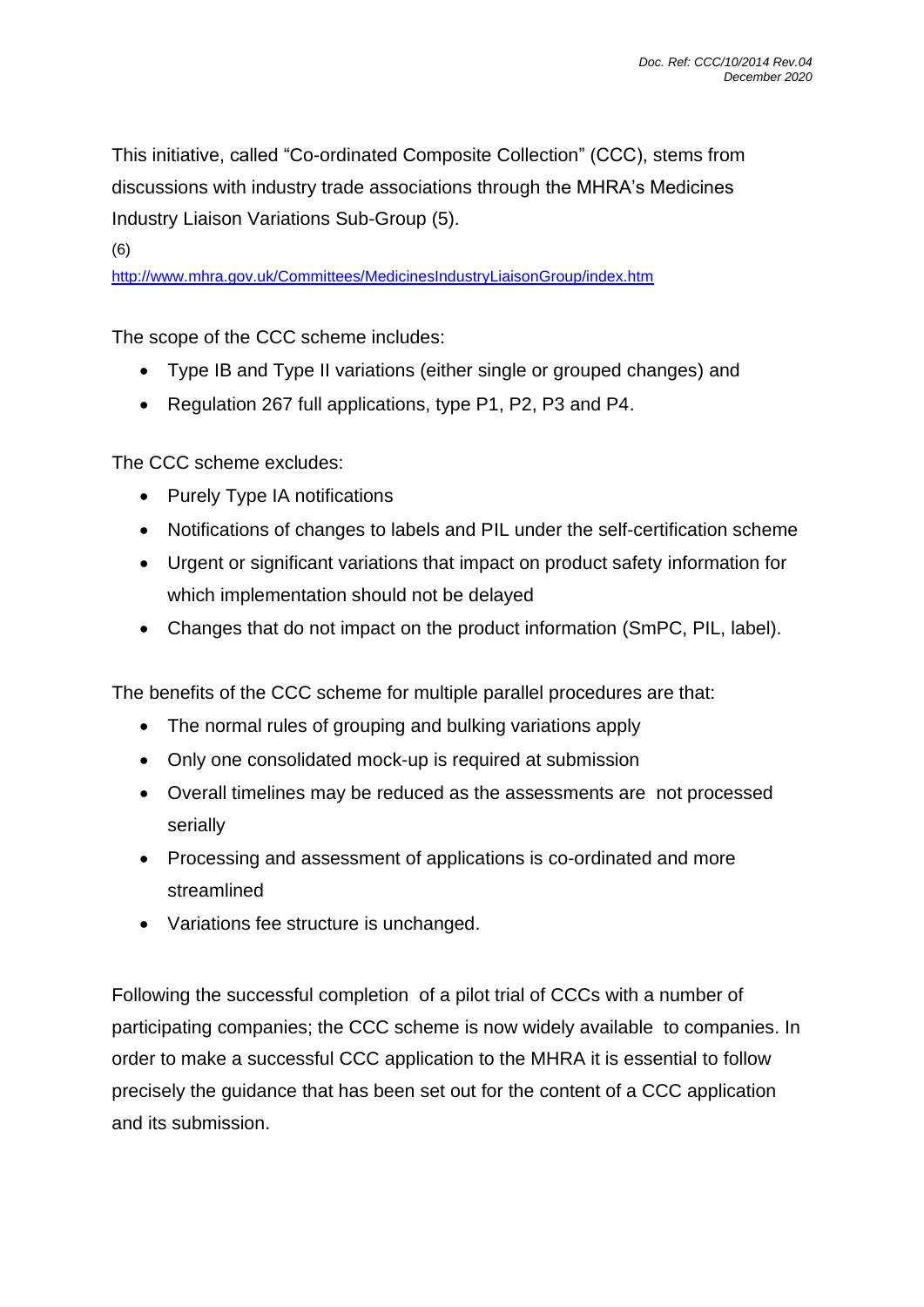General enquiries concerning this guidance on CCCs should be submitted to the MHRA's Regulatory Information Service (RIS) at [variationqueries@mhra.gov.uk](mailto:variationqueries@mhra.gov.uk) ensuring that the term "CCC" is quoted in the email header and all other correspondence.

# <span id="page-4-0"></span>**2 Description of a Composite Co-ordinated Collection (CCC)**

A CCC comprises 2 or more parallel applications for changes to marketing authorisations (MAs) belonging to the same MAH, as illustrated in [Figure 1.](#page-4-1)

As far as purely national products are concerned a Marketing Authorisation (MA) corresponds to a single Product Licence (PL, PLNI or PLGB).

Each CCC may comprise single changes or grouped changes to a MA. Urgent or significant variations that impact on product safety should be excluded from CCC applications in order to avoid delays in their implementation. A Regulation 267 application can be included in the CCC.

<span id="page-4-1"></span>**Figure 1** Schematic of a Composite Co-ordinated Collection (CCC)

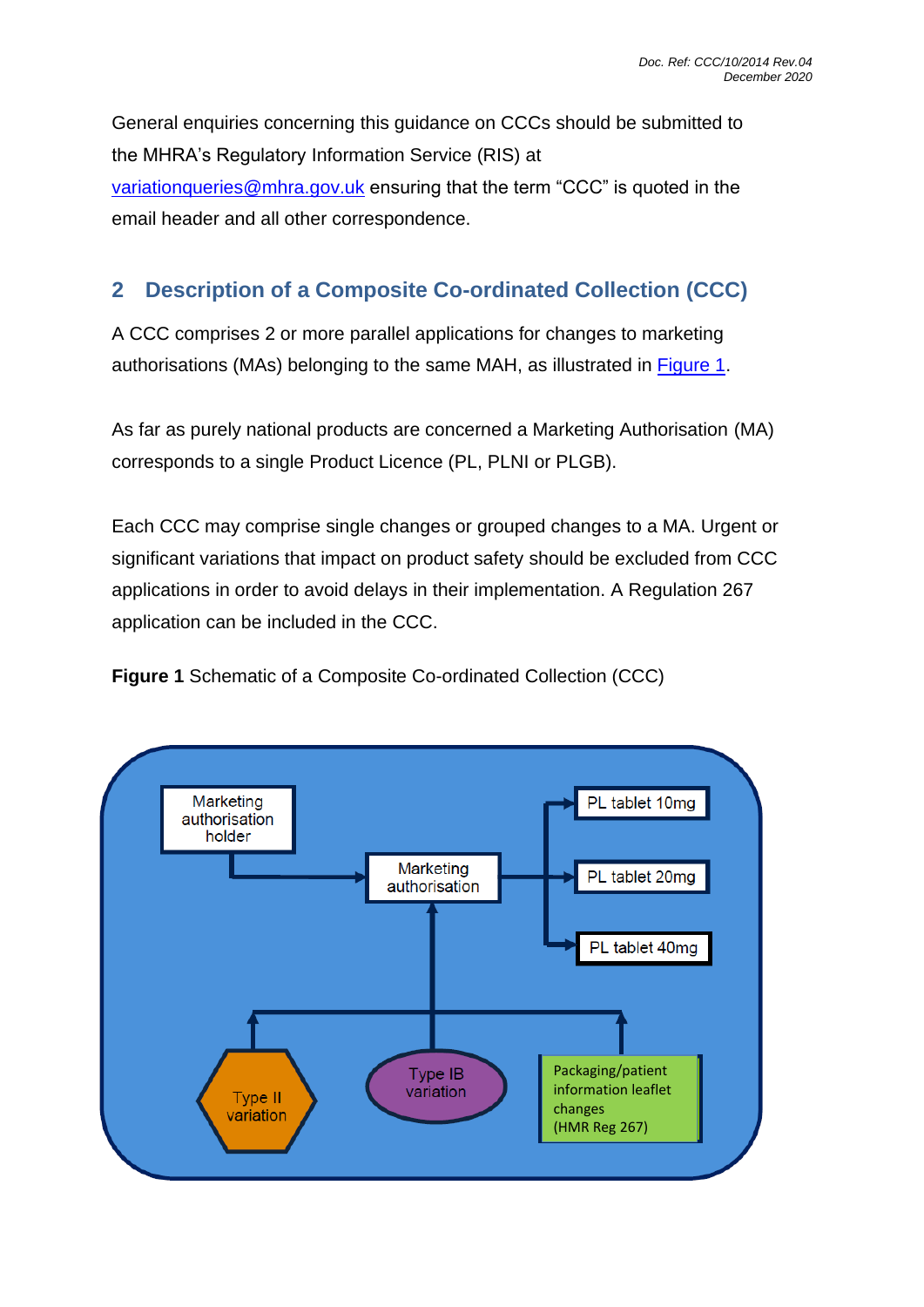## <span id="page-5-0"></span>**2.1 Examples of acceptable CCCs**

In order to assist companies, details are given of scenarios that have been identified during the initial CCC pilot. These are illustrated below with practical examples of the types of applications received and are expected to cover the majority of CCC types encountered. To ensure eligibility to the scheme, written agreement for the CCC must be obtained prior to submitting the CCC application (see [Section 4\)](#page-13-0) and this should be appended to the cover letter (even for those scenarios listed in this section).

## **2.1.1 CCC Scenario 1**

<span id="page-5-1"></span>The example in [Table 1](#page-5-2) illustrates a typical CCC, where the MAH simultaneously submits three separate applications, each proposing the same changes to the licences of three product strengths:

- v1: Type IB variation, change code A.2.b; to change to the product name.
- $v2$ : Type II grouped variation, change code C.I.z; to update sections  $4.3 4.9$ of the SmPC in line with the Company Core Data Sheet (CCDS).
- A1: Regulation 267 grouped applications, change code P2/3 to introduce new redesigned artwork for the products and to update mock-ups of label and PIL to include all the changes arising from variations v1 and v2.

| <b>Product name</b>  | <b>Proposed change</b>                                        |                                                                                              |                                                                                            |  |  |
|----------------------|---------------------------------------------------------------|----------------------------------------------------------------------------------------------|--------------------------------------------------------------------------------------------|--|--|
| and PL No.           | Type IB change<br>code A.2.b<br>Change to the<br>product name | Type II grouped change<br>code C.I.z<br><b>Update in line with</b><br>CCDS (section 4.3-4.9) | HMR Reg 267<br>application change<br>code P2/3<br>Update label, PL and<br>artwork redesign |  |  |
| Tablets 25 mg        | v1                                                            | V <sub>2</sub>                                                                               | A <sub>1</sub>                                                                             |  |  |
| PL xxxxx/0001        |                                                               |                                                                                              |                                                                                            |  |  |
| Tablets 50 mg        | v1                                                            | v2                                                                                           | A1                                                                                         |  |  |
| <b>PL xxxxx/0002</b> |                                                               |                                                                                              |                                                                                            |  |  |
| Tablets 100 mg       | v1                                                            | v2                                                                                           | A1                                                                                         |  |  |
| PL xxxxx/0003        |                                                               |                                                                                              |                                                                                            |  |  |

<span id="page-5-2"></span>**Table 1:** Scenario 1: CCC comprising three separate applications, each proposing the same changes to the licences of three product strengths

In this scenario it can be seen that:

• v1 and v2 are bulk variations (as highlighted by colour coding) applied to all three product strengths. For applications to qualify for bulking and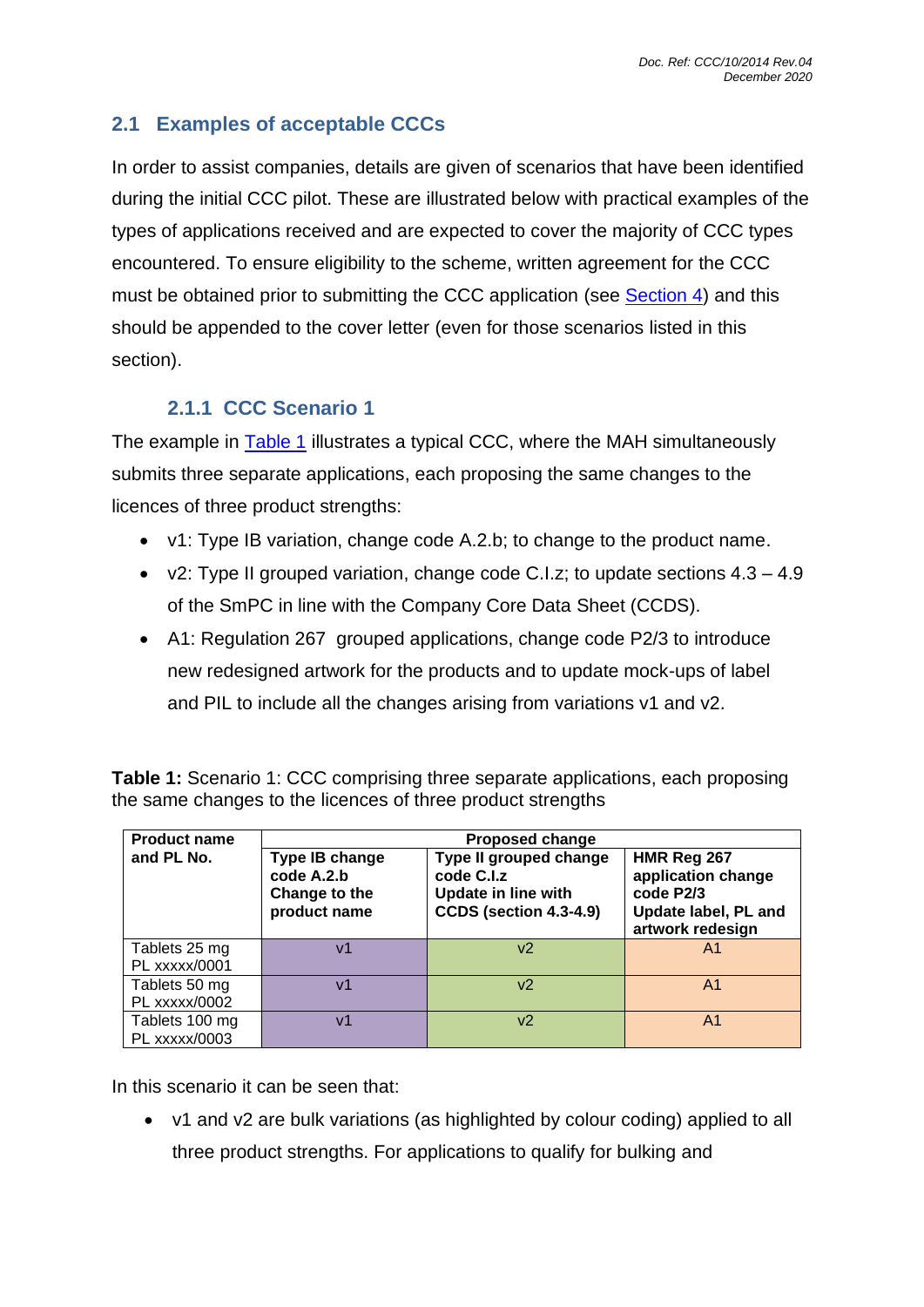associated fee reduction, the changes must be identical for each product (see **Section 5.2**).

• A1 are bulk Regulation 267 applications to introduce new artwork, as the same change(s) applies to all the products within the bulk. **NOTE:** If the redesign of the artwork is unique to each individual product to allow for specific product differentiation, as often applies to OTC products, individual Regulation 267 applications should be submitted within the CCC**.**

<span id="page-6-0"></span>Other more complex scenarios are feasible as shown in the following examples.

## **2.1.2 CCC Scenario 2**

Changes may be applied across more than one MA for purely national procedures [\(Table 2\)](#page-6-1). In the example shown, changes are applied to six product licences.

The MAs may either belong to the same MAH or to different MAHs if for example two MAHs have entered into an agreement to market identical MAs of three product strengths under branded livery for company "xxxxx" and generic livery for company "yyyyy". The companies are affiliated..

<span id="page-6-1"></span>**Table 2:** Scenario 2, CCC comprising four separate applications covering changes to two MAs each of which comprise three product strengths; the different MAHs are affiliated

| <b>Product name and</b>                        | <b>Proposed change</b>                                |                                                                                                             |                                                                                                                  |  |  |
|------------------------------------------------|-------------------------------------------------------|-------------------------------------------------------------------------------------------------------------|------------------------------------------------------------------------------------------------------------------|--|--|
| PL No.                                         | v1: Type IB,<br>change code A.2.b<br>New product name | v2: Type II grouped<br>change code C.I.z<br><b>Update in line with</b><br><b>CCDS (section 4.3-</b><br>4.9) | HMR Reg 267<br>application change<br>code P2/3<br>Update label, PL and<br>inclusion of changes to<br>the artwork |  |  |
| Brand Tablets 25 mg<br>PL xxxxx/0001           | V <sub>1</sub>                                        | v <sub>2</sub>                                                                                              | A <sub>1</sub>                                                                                                   |  |  |
| Brand Tablets 50 mg<br>PL xxxxx/0002           | V <sub>1</sub>                                        | v <sub>2</sub>                                                                                              | A <sub>1</sub>                                                                                                   |  |  |
| Brand Tablets 100 mg<br>PL xxxxx/0003          | V <sub>1</sub>                                        | v <sub>2</sub>                                                                                              | A <sub>1</sub>                                                                                                   |  |  |
| Generic Tablets 25 mg<br><b>PL vvvvv/0001</b>  |                                                       | v <sub>2</sub>                                                                                              | A2                                                                                                               |  |  |
| Generic Tablets 50 mg<br>PL yyyyy/0002         |                                                       | v <sub>2</sub>                                                                                              | A <sup>2</sup>                                                                                                   |  |  |
| Generic Tablets 100 mg<br><b>PL</b> yyyyy/0003 |                                                       | v <sub>2</sub>                                                                                              | A2                                                                                                               |  |  |



Branded products owned by company "xxxxx"

Generic products owned by affiliated company "yyyyy"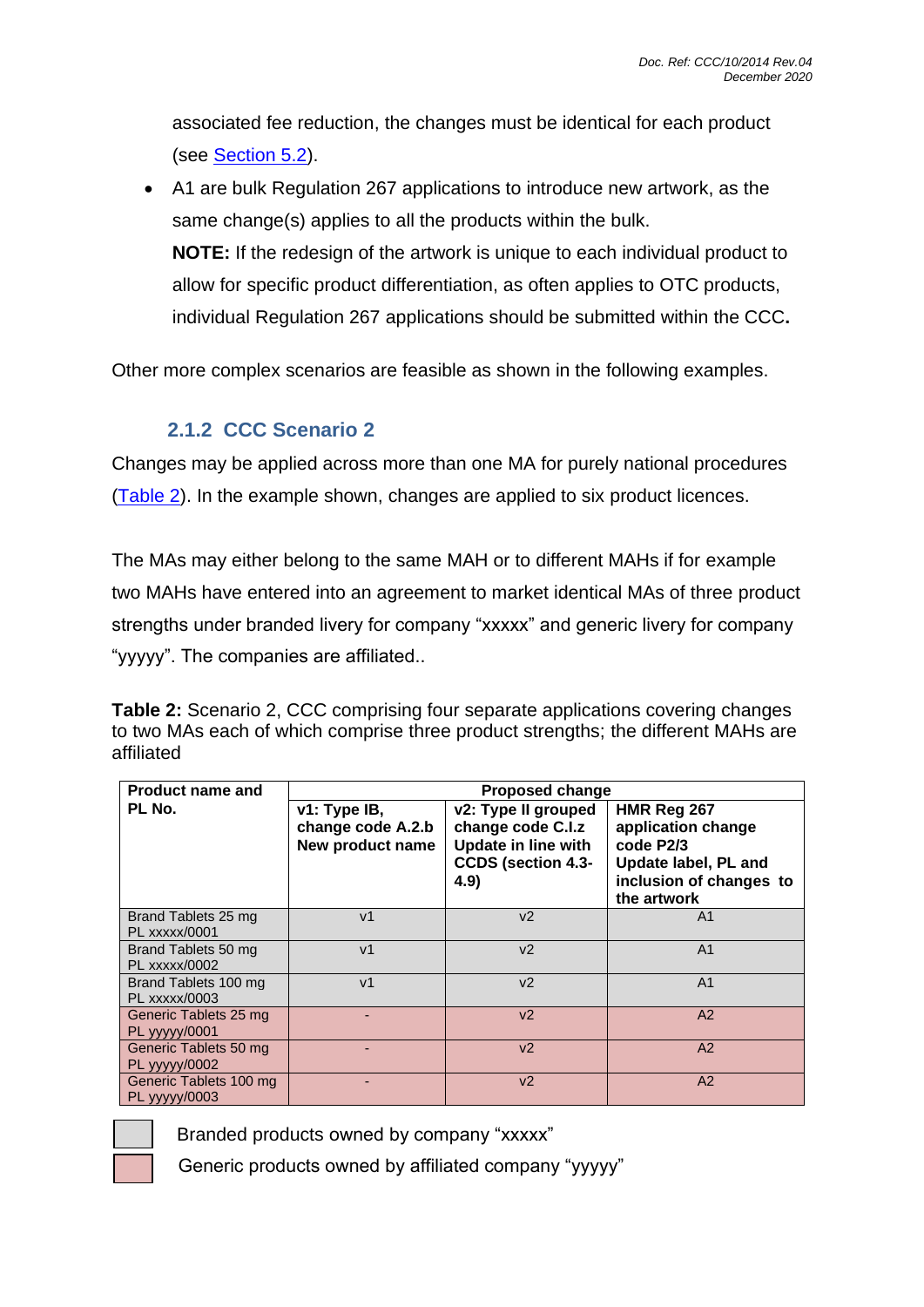In the example shown, the CCC comprises four applications:

- v1: Type IB variation, change code A.2.b; to change to the product name.
- $v2$ : Type II grouped variation, change code C.I.z; to update sections  $4.3 4.9$ of the SmPC in line with the Company Core Data Sheet (CCDS).
- A1: Regulation 267 application, change code P2/3 to introduce minor changes to the artwork for the product range and to update mock-ups of label and PIL to include all the changes arising from variations v1 and v2.
- A2: Regulation 267 application, change code P2/3 to introduce minor changes to the artwork for the product range and to update mock-ups of label and PIL to include all the changes arising from variation v2.

In this scenario bulking is applied as follows:

- v1 is a bulk variation, applied to the three branded products
- v2 is a bulk variation, applied to both branded and generic products
- A1: is a bulked Regulation 267 application as identical changes to the three branded products are applied
- A2: is a bulked Regulation 267 application as identical changes to the three generic products are applied.

**NOTE:** The changes for the generics are different to those proposed for the branded products therefore requiring separate bulked applications.

### **2.1.3 CCC Scenario 3**

<span id="page-7-0"></span>The MAH may propose different changes to a number of product licences within the CCC [\(Table 3\)](#page-8-0); this should be supported by a robust justification, based on a clear regulatory strategy (ie. products being part of the same "brand" or duplicate licences or part of the same GMA). In this situation, the MAH is required to clearly indicate which changes are applied to the respective products using a tabulated colourcoded grid.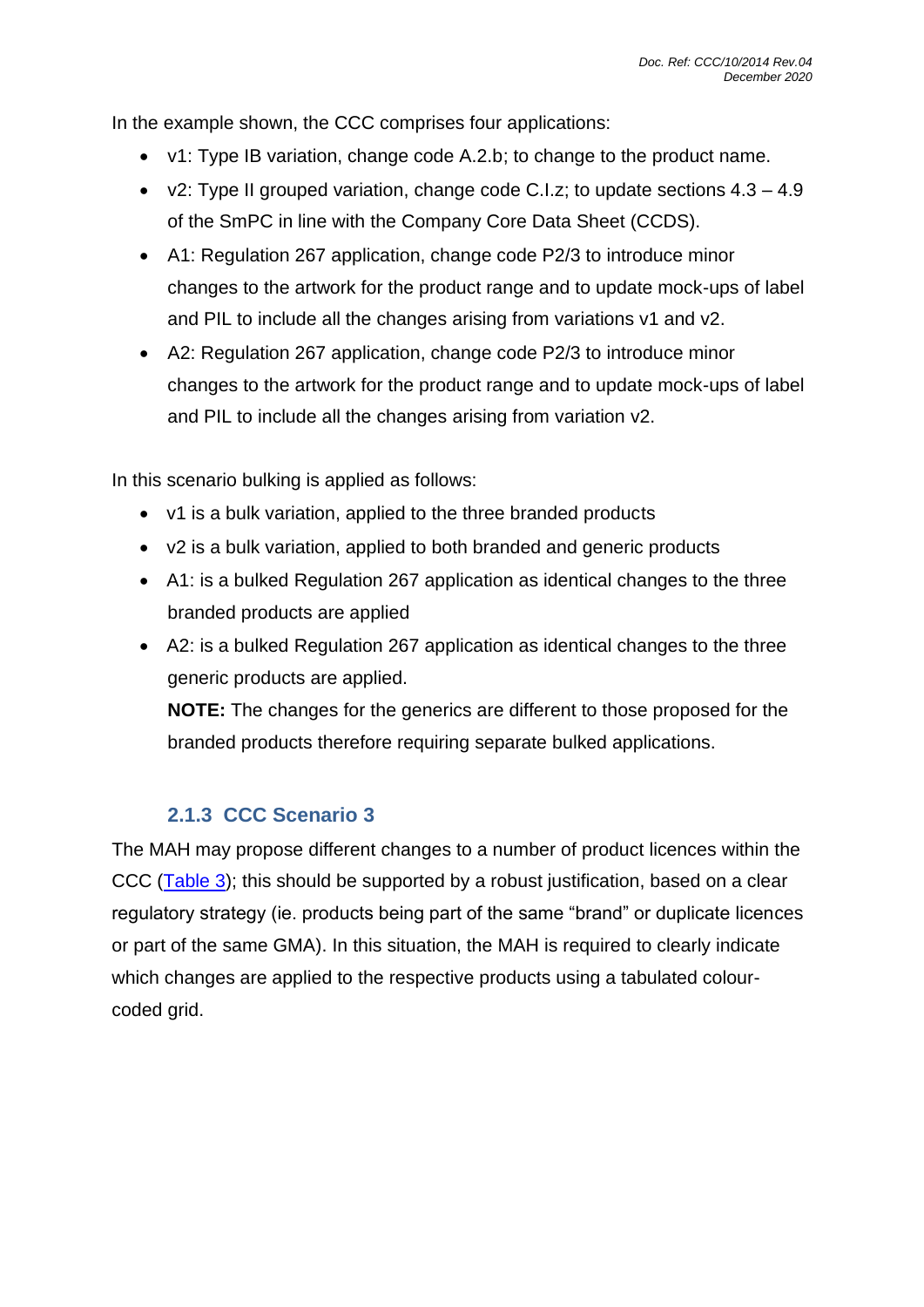<span id="page-8-0"></span>**Table 3:** Scenario 3, CCC comprising seven separate applications covering different changes to five product licences

| <b>Product name</b>                        | <b>Proposed change</b>                                                  |                                                                     |                                                                                                                                   |                                                                     |                                                                          |  |
|--------------------------------------------|-------------------------------------------------------------------------|---------------------------------------------------------------------|-----------------------------------------------------------------------------------------------------------------------------------|---------------------------------------------------------------------|--------------------------------------------------------------------------|--|
| and PL No.                                 | v1                                                                      | v2                                                                  | v <sub>3</sub>                                                                                                                    | v 4: Type IB                                                        | HMR Reg 267                                                              |  |
|                                            | <b>Type IB</b><br>change<br>code A.2.b<br><b>New</b><br>product<br>name | <b>Type IB</b><br>code<br><b>B.II.e.5</b><br>Change in<br>pack size | <b>Type II</b><br>grouped<br>change code<br>C.I.Z<br><b>Update in</b><br>line with<br><b>CCDS</b><br><b>(section 4.3-</b><br>4.9) | change<br>code C.I.3a<br><b>Update to</b><br>section 4.8<br>of SmPC | application<br>change code<br>P2/3 to update<br>label, PL and<br>artwork |  |
| Capsule 25 mg<br>PL xxxxx/0001             | V <sub>1</sub>                                                          | V <sub>2</sub>                                                      |                                                                                                                                   |                                                                     | A <sub>1</sub>                                                           |  |
| Tablets 50 mg<br>PL xxxxx/0002             |                                                                         |                                                                     |                                                                                                                                   | V <sub>4</sub>                                                      | A2                                                                       |  |
| Tablets 100 mg<br><b>PL xxxxx/0003</b>     |                                                                         |                                                                     |                                                                                                                                   | V <sub>4</sub>                                                      | A2                                                                       |  |
| Oral solution 25<br>mg/ml<br>PL xxxxx/0004 |                                                                         |                                                                     | v3                                                                                                                                |                                                                     | A <sub>3</sub>                                                           |  |
| Oral solution 50<br>mg/ml<br>PL xxxxx/0005 |                                                                         |                                                                     | v3                                                                                                                                |                                                                     | A <sub>3</sub>                                                           |  |

In the example shown, the CCC comprises four separate variations and three separate Regulation 267 applications as follows:

- v1: Type IB variation, change code A.2.b; to change to the product name
- v2: Type IB variation, change code B.II.e.5; to add new pack size
- v3: Type II grouped variation, change code C.I.z; to update sections 4.3 4.9 of the SmPC in line with the Company Core Data Sheet (CCDS)
- v4: Type IB change code C.I.3a to update section 4.8 of SmPC, to add information in relation to the Yellow Card scheme **NOTE:** The MAH is implementing agreed wording as published on the MHRA's website. Ordinarily, this change may be implemented within a suitable regulatory intervention (e.g. unrelated variation to the SmPC) or by a Type IA notification procedure. Following the implementation of the change, the company has the option to submit a Type IA notification. However, in this scenario, the company elected to submit this change as a Type IB variation in order to benefit from the CCC scheme. This is because CCCs can include only applications that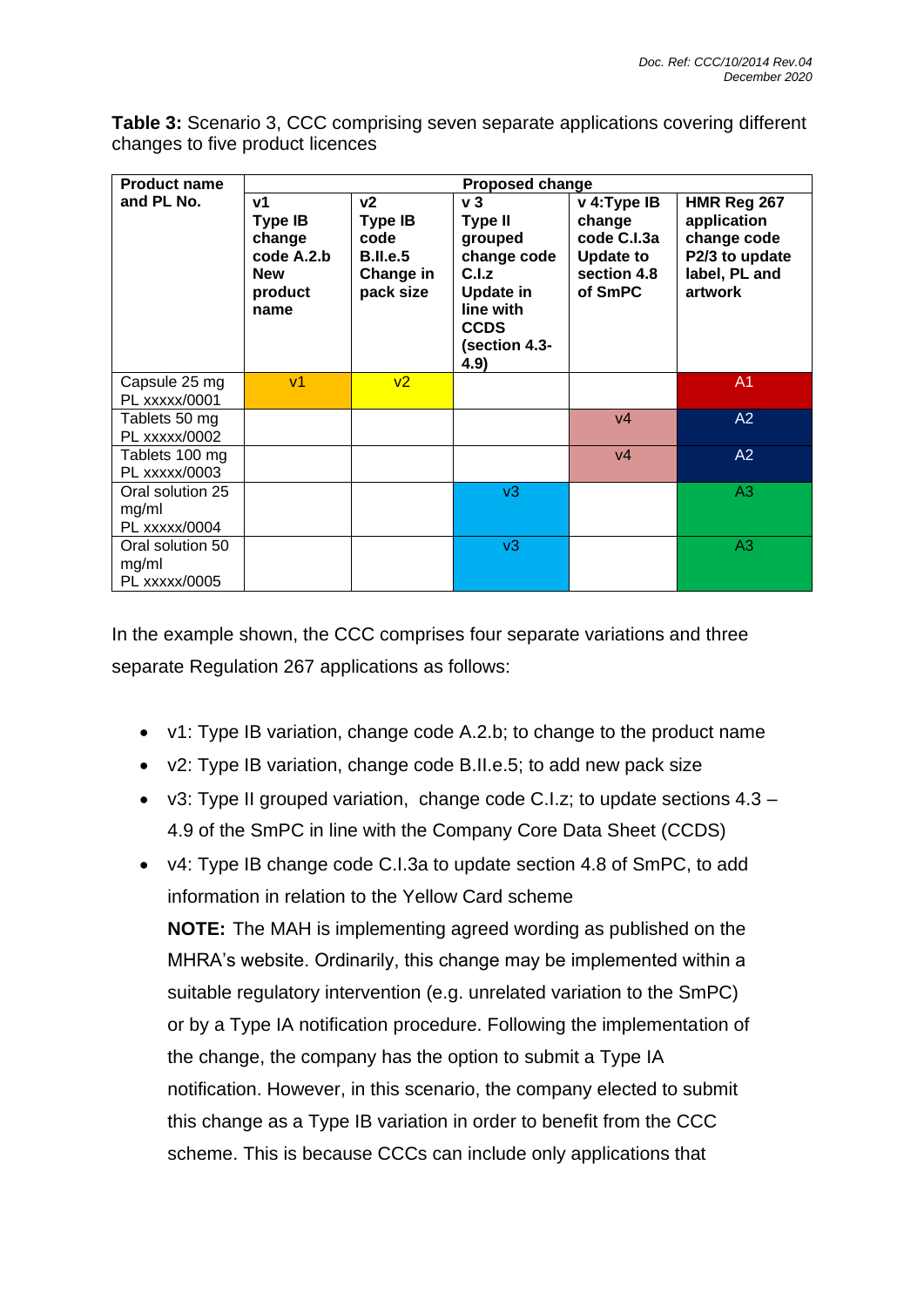need assessment i.e. a Type IA notification cannot be considered as it is an administrative submission with no scope for assessment input and runs to a different procedure.

• A1, A2 and A3: Three individual Regulation 267 applications, change code P2/3 to introduce changes to the artwork for the product range and to update mock-ups of label and PIL to include all the changes arising from variations v1 v2, v3 and v4, as described in [Table 3](#page-8-0) .

In this scenario it can be seen that:

- v1 is applied to PL xxxxx/0001 only
- v2 is applied to PL xxxxx/0001 only
- v3 is a bulk variation, applied to PL xxxxx/0004 and PL xxxxx/0005.
- v4 is a bulk variation, applied to PL xxxxx/0002 and PL xxxxx/0003
- A1: is an individual Regulation 267 application for PL xxxxx/0001 only
- A2: is a bulked Regulation 267 application for PL xxxxx/0002 and PL xxxxx/0003
- A3: is a bulked Regulation 267 application for PL xxxxx/0004 and PL xxxxx/0005

### **2.1.4 CCC Scenario 4 comprising only variations**

<span id="page-9-0"></span>In this scenario the CCC excludes Regulation 267 applications and comprises only variation applications that impact on the product information (SmPC, PIL, and label). There are two possibilities, which are described in the following Sections:

### **2.1.4.1 Scenario 4a consequential updates to the PIL/label**

<span id="page-9-1"></span>The CCC comprises variations to update the SmPC that result in multiple consequential changes affecting the PIL and/or labelling.

In this scenario companies may benefit from the CCC procedure in situations where a Regulation 267 application is not needed, in that only one mock-up encompassing all the changes arising from the separate variations is required. This is shown in the example in [Table 4.](#page-10-0)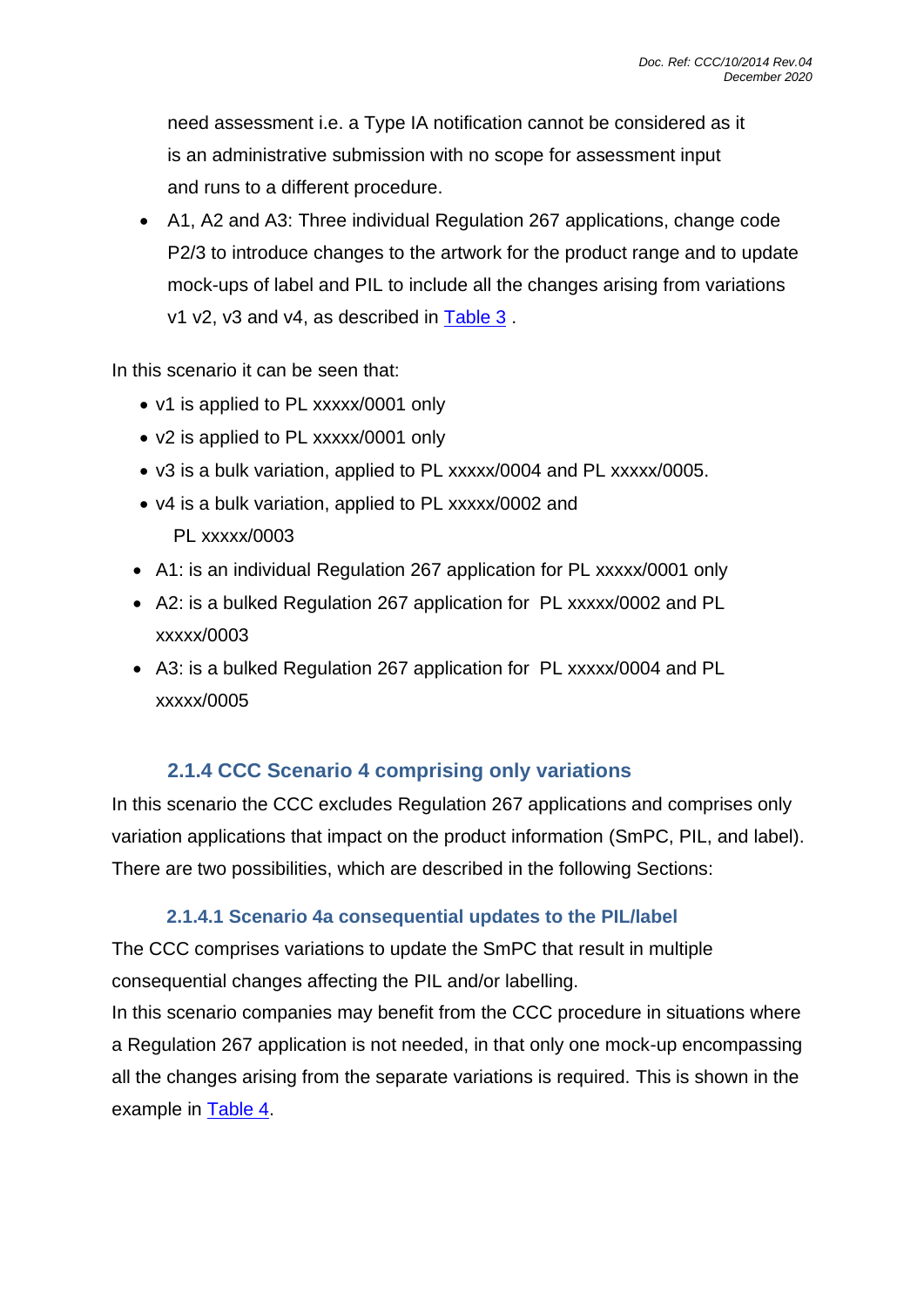| <b>Product name and PL</b><br>No. | <b>Proposed change</b>                                                                                                                           |                                                                                                                                                  |  |
|-----------------------------------|--------------------------------------------------------------------------------------------------------------------------------------------------|--------------------------------------------------------------------------------------------------------------------------------------------------|--|
|                                   | v1: Type IB change<br>code C.I.3.a:<br><b>Update to sections</b><br>4.3 to 4.6                                                                   | v2: Type II grouped<br>change code C.I.4:<br>To update section 4.8<br>of the SmPC                                                                |  |
| Tablets 25 mg<br>PL xxxxx/0001    | V <sub>1</sub>                                                                                                                                   | v <sub>2</sub>                                                                                                                                   |  |
| Tablets 50 mg<br>PL xxxxx/0002    | V <sub>1</sub>                                                                                                                                   | v2                                                                                                                                               |  |
|                                   | Format of updated common PIL<br>(see Section 5.3.2.2 for further detail)                                                                         |                                                                                                                                                  |  |
|                                   | Word document in<br>tracked and clean<br>versions (or annotated<br>currently approved<br>mock-up) reflecting<br>only changes<br>submitted for v1 | Word document in<br>tracked and clean<br>versions (or annotated<br>currently approved<br>mock-up) reflecting<br>only changes<br>submitted for v2 |  |
|                                   |                                                                                                                                                  | Full colour mock-up<br>encompassing all<br>changes arising from<br>the CCC variations v1<br>and $v2$                                             |  |

<span id="page-10-0"></span>**Table 4:** CCC comprising two separate applications covering changes to the licences of two product strengths with consequential changes to the PIL.

In the example shown, the CCC consists of two separate variations applied to the licences of two product strengths. There is a common PIL covering both product strengths:

- v1: Type IB change code C.I.3.a, to update sections 4.3 to 4.6 of the SmPC, in line with the final assessment report and Core Safety Profile (CSP) for a PSUR work-sharing procedure with consequential changes to the PIL.
- v2: Type II grouped change code C.I.4 to update section 4.8 of the SmPC to add new side-effects supported by new data and to update the frequency of side-effects, with consequential changes to the PIL.

In this scenario it can be seen that:

- v1 and v2 are both bulk variations applied to the two product strengths.
- for v1 and v2 the updated PIL is submitted as Word documents in tracked and clean versions reflecting only the respective changes
- A consolidated full mock-up PIL, encompassing all the changes arising from variations v1 and v2 is submitted with v2 only.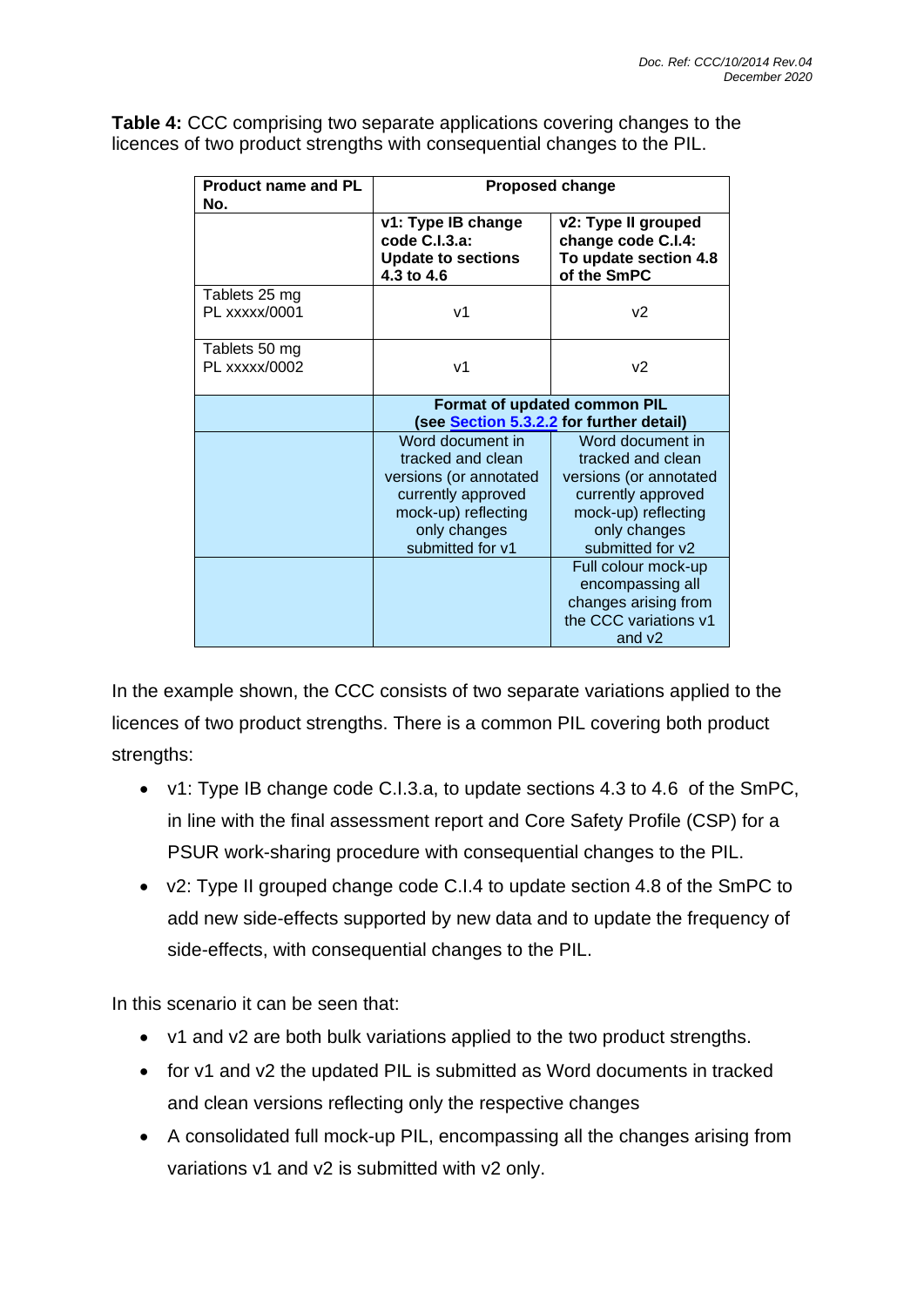**NOTE:** Further detail regarding the submission of updated SmPC fragments and labels and leaflets is provided in [Section 5.3.](#page-17-1)

### **2.1.4.2 Scenario 4b no change to the PIL/label**

The CCC comprises only variations to update the SmPC that do not have any consequential changes affecting the PIL and/or labelling. In this scenario the MAH may benefit from a co-ordinated assessment of the variations, for example when multiple changes are implemented to the same or different fragments of the SmPC. As the PIL/label are not affected by the variations these are not required to be submitted (this should be explained in the cover letter and/or the variation application form).

# <span id="page-11-0"></span>**3 Essential considerations for planning a proposed CCC**

It is essential that CCCs are planned as part of the MAH's regulatory strategy for life cycle management of their product portfolio. To maximise the potential benefits of a CCC particular consideration should be given to the following prior to submission.

## <span id="page-11-1"></span>**3.1 Pending variations**

The MAH should avoid submitting a CCC if there are ongoing pending variations or Regulation 267 applications under review with the MHRA that impact on the same area(s) of the dossier as proposed by the CCC, e.g. same SmPC fragment and/or PIL/label. It is advisable to wait for the approval of pending applications. Otherwise, if a CCC submission is made whilst there are pending overlapping variations, the SmPC fragments/mock-ups submitted with the CCC application must exclude any pending changes – it cannot be assumed that these will be approved. A potential drawback of submitting a CCC in this way is that it negates the benefits of the scheme.

## <span id="page-11-2"></span>**3.2 Grouped variations**

The principle of the CCC scheme is to co-ordinate the submission and processing of multiple applications (variations and PIQU applications). It is emphasised that CCC is not a means of combining the different submissions into one single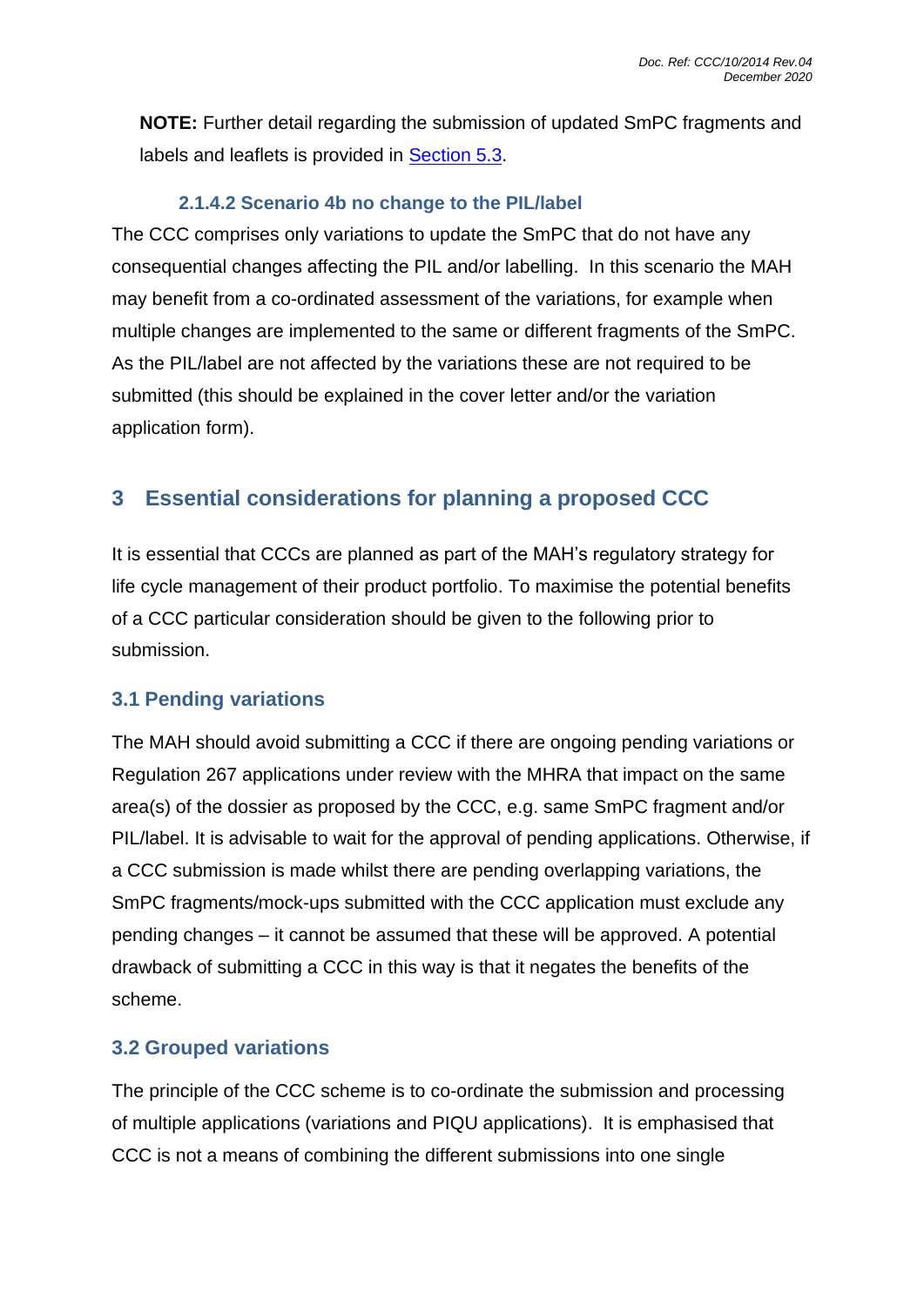application, as this is contrary to Schedule 10(A) of the Human Medicines Regulations. Similarly, groupings that contain unrelated changes will be rejected.

# **3.2.1 Advice on acceptable groupings**

<span id="page-12-0"></span>In line with current requirements for grouped variations, the MAH is responsible for submitting appropriate (acceptable) grouped changes within a variation application. Justification for the particular grouping should be provided in the cover letter and/or the background or scope section of the variation application form. This may refer to acceptable groupings as published on the CMDh (6) or MHRA websites (7) or to previously agreed similar groupings.

If approval for grouping is needed, this must be obtained prior to submitting the request for a CCC. This should only be necessary in exceptional cases (for example if the grouping is considered complex or is an un-published example). The request for prior approval of a grouping is submitted to the MHRA's Regulatory Information Service (RIS) by email: [variationqueries@mhra.a.gsi.gov.uk.](mailto:variationqueries@mhra.gov.uk)

Where the MAH has obtained advice from the MHRA on a particular grouping, this must be appended to the request for a CCC (see [Section 4\)](#page-13-0) and included in the cover letter at the time of submission (see **Section 5.1**).

(7) CMDh:

[http://www.hma.eu/fileadmin/dateien/Human\\_Medicines/CMD\\_h\\_/procedural\\_guidance/Variations/C](http://www.hma.eu/fileadmin/dateien/Human_Medicines/CMD_h_/procedural_guidance/Variations/CMDh_173_2010_Rev10_2013_07_clean.pdf) MDh 173 2010 Rev10 2013 07 clean.pdf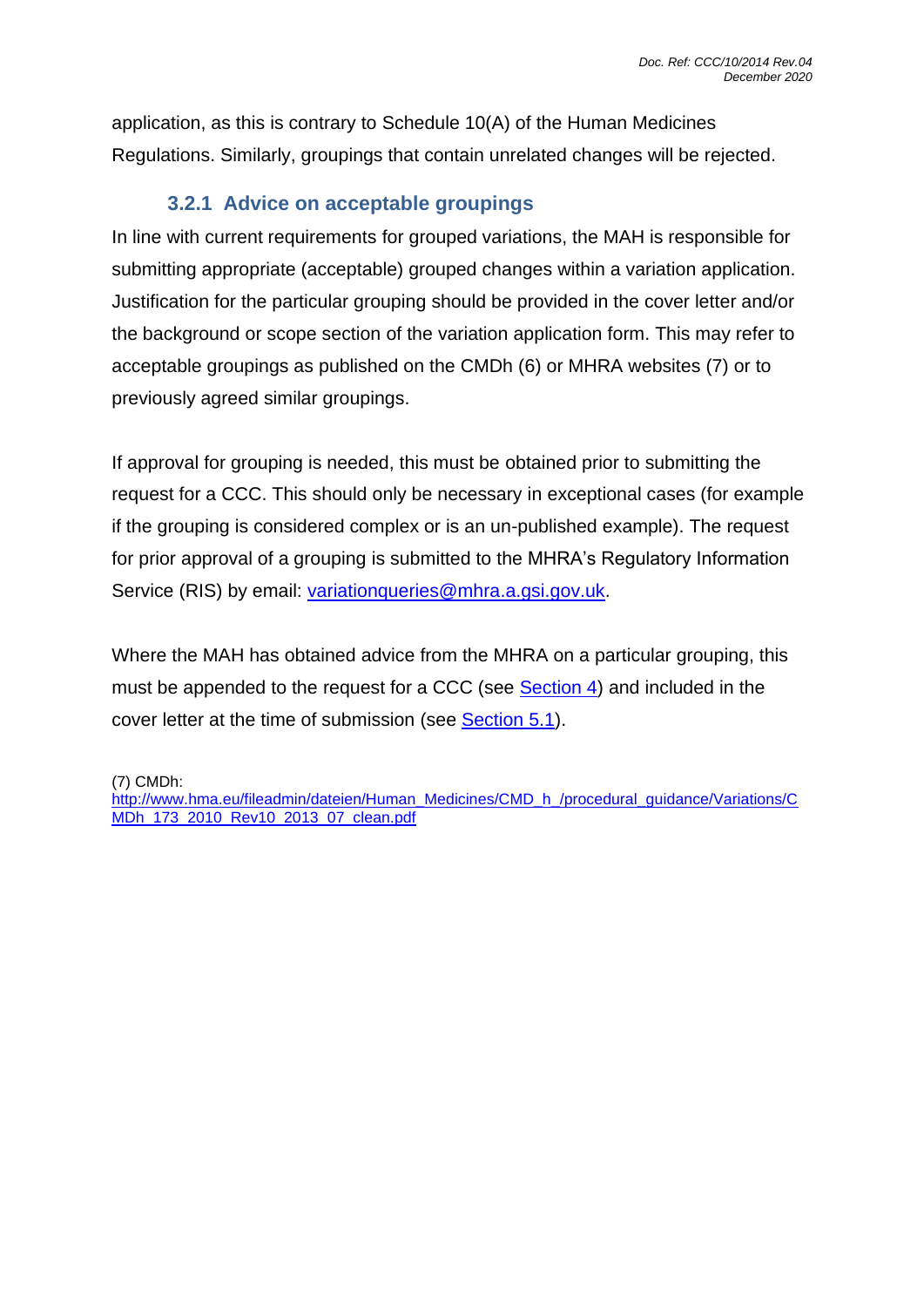# <span id="page-13-0"></span>**4 Submitting a request for a CCC**

The MAH should obtain prior agreement for a CCC before it is submitted. An email requesting approval for a proposed CCC should be send to the RIS at [variationqueries@mhra.gov.uk,](mailto:variationqueries@mhragov.uk) inclusive of the following required information:

- (i) Email subject header: the email header (and all other correspondence) must include:
	- The term "request for CCC"
	- PL number
	- Product name as applicable.
	- Unique CCC reference number which is the responsibility of the MAH to provide. **This is needed for tracking purposes**.

The following format is suggested:

"CCC" then "MAH name or initials" then "Company five digit number" (i.e. the first five digits of the Product Licence (PL) number) then "unique three digit number"

For example, company "Pharmalabs Consumer Healthcare Products" has licences PL 01234/xxxx and allocates the following reference number for its first CCC application: CCC-PCHP-01234-001.

Sequential numbers are then allocated by the MAH for subsequent CCC applications e.g. CCC-PCHP-01234-002 and so forth. The MAH retains a record of all their CCC numbers.

(ii) Eligibility for the CCC scheme: a brief justification for the CCC explaining the regulatory strategy underpinning the request to co-ordinate the proposed submissions. Reference may be made to one of the scenarios described in [Section 2.1.](#page-5-0)

**NOTE**: Changes that do not impact product information (SmPC, labelling and PIL) are not eligible for the CCC scheme.

- (iii) The proposed changes and product licences affected should be summarised in a tabulated format (or schematic);
	- colour coding should be used to highlight the different applications and bulking proposals.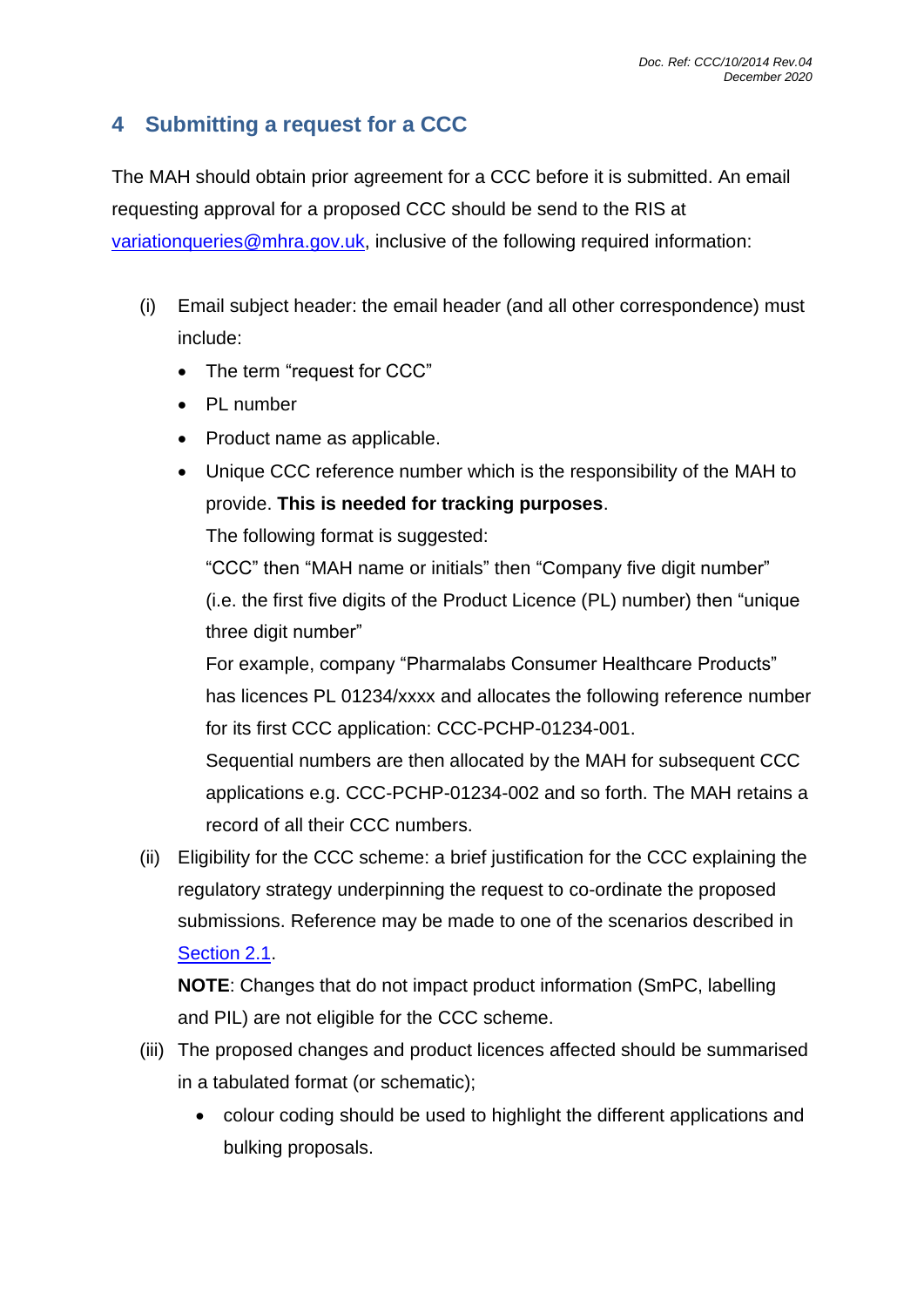- It should clearly state which variation the mock-ups have been submitted with if relevant PIQU applications are not included in the CCC (i.e. Scenario 4a). See examples in [Section](#page-5-0) 2.1.
- (iv) A brief list of all the variations/PIQU applications proposed. **NOTE**: A detailed description of the proposed changes or current/proposed comparison tables are not required at this stage and should not be provided.
- (v) Brief justification for any proposed grouping of variations. **NOTE**: If prior agreement for grouping of variations is required, this should be obtained before submitting the CCC; grouping advice should be requested via [variationqueries@mhra.gsi.gov.uk](mailto:variationqueries@mhra.gov.uk) (see [Section 3.2.1\)](#page-12-0).
- (vi) A list of any pending variations that overlap with the same areas being updated by the CCC (see **Section 3.1)**.

On receipt of the above, the MHRA will confirm the suitability of the proposed CCC. The CCC request and confirmation of acceptance should be appended to the cover letter for each submission made as part of the CCC (see [Section 5.1\)](#page-16-1).

# <span id="page-14-0"></span>**5 Documentation requirements for a CCC (how to compile an application)**

The actions taken by the MAH to compile a CCC are summarised in the flow chart in [Annex 1.](#page-28-0) The documentation, supporting data requirements and fees payable are essentially unchanged for the component applications of a CCC. Thus, in line with current requirements, each individual application is a standalone procedure, supported by the data and documentation relevant only to the change(s) applied for. It is emphasised that the MAH cannot submit one single data package covering all the applications in a CCC submission. Such applications will be rejected. In particular, it is important to comply with the requirements for the cover letter and updated product information (SmPC, PIL, label).

The CCC application should comprise the following documentation as detailed in the Sections below. This is illustrated in [Table 5](#page-15-0) using Scenario 1 as an example.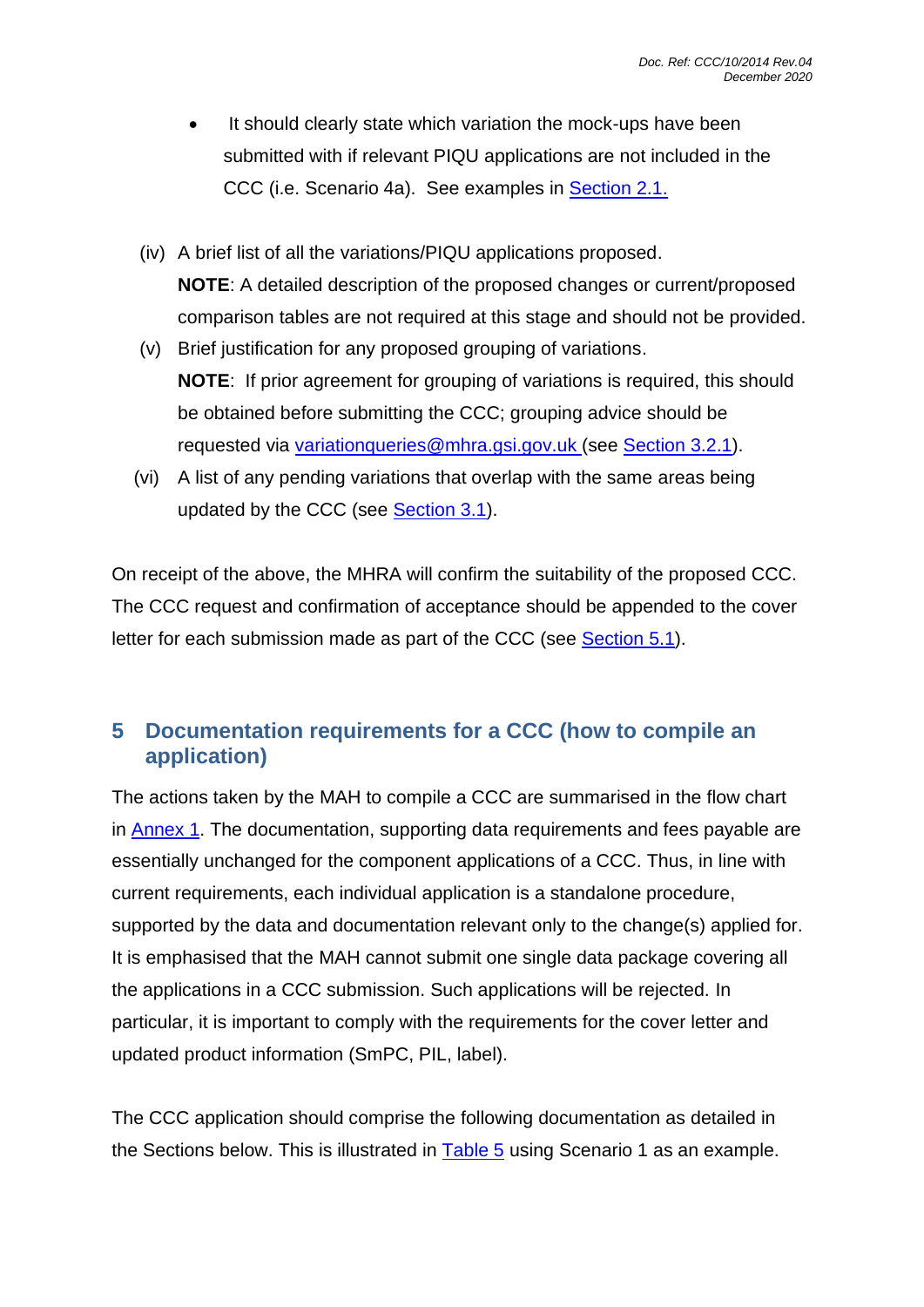<span id="page-15-0"></span>**Table 5:** Documentation requirements, process timescales and fees for CCC Scenario 1 comprising three separate applications, each proposing the same changes to the licences of three product strengths

| <b>Product name and PL</b>                                                | Proposed change                                                                                                                                                                                                                                                                        |                                                                                                                                                                                                                                                                                                                 |                                                                                                                                                                                                        |  |
|---------------------------------------------------------------------------|----------------------------------------------------------------------------------------------------------------------------------------------------------------------------------------------------------------------------------------------------------------------------------------|-----------------------------------------------------------------------------------------------------------------------------------------------------------------------------------------------------------------------------------------------------------------------------------------------------------------|--------------------------------------------------------------------------------------------------------------------------------------------------------------------------------------------------------|--|
| No.                                                                       | v1: Type IB change<br>code A.2.b:<br>Change to the product<br>name                                                                                                                                                                                                                     | v2: Type II grouped<br>change code C.I.z:<br><b>Update in line with</b><br>CCDS (section 4.3 -<br>4.9)                                                                                                                                                                                                          | HMR Reg 267<br>application change<br>code P2/3:<br>Update to the PIL and<br>labelling in line with<br>the SmPC including a<br>redesign the artwork<br>for the product range                            |  |
| Tablets 25 mg<br>PL xxxxx/0001                                            | v1                                                                                                                                                                                                                                                                                     | v <sub>2</sub>                                                                                                                                                                                                                                                                                                  | A <sub>1</sub>                                                                                                                                                                                         |  |
| Tablets 50 mg<br>PL xxxxx/0002                                            | V <sub>1</sub>                                                                                                                                                                                                                                                                         | v <sub>2</sub>                                                                                                                                                                                                                                                                                                  | A <sub>1</sub>                                                                                                                                                                                         |  |
| Tablets 100 mg<br>PL xxxxx/0003                                           | v1                                                                                                                                                                                                                                                                                     | v <sub>2</sub>                                                                                                                                                                                                                                                                                                  | A <sub>1</sub>                                                                                                                                                                                         |  |
|                                                                           |                                                                                                                                                                                                                                                                                        | Updated module 1 documentation to be submitted with each application<br>See Section 5.3                                                                                                                                                                                                                         |                                                                                                                                                                                                        |  |
| <b>Cover Letter</b>                                                       | Include common cover letter attached to each application of the CCC. The<br>letter is as per the template in <b>Annex 2</b> and includes all information detailed in<br>Section 5.1                                                                                                    |                                                                                                                                                                                                                                                                                                                 |                                                                                                                                                                                                        |  |
| SmPC fragments (clean<br>versions only)                                   | Section 1 and other<br>sections requiring update<br>of the product name<br><b>ONLY</b>                                                                                                                                                                                                 | Sections 4.3 -4.9 as<br>updated by the<br>variation ONLY                                                                                                                                                                                                                                                        | Not applicable                                                                                                                                                                                         |  |
| Full SmPC                                                                 | Full SmPC document<br>(tracked and clean<br>versions):<br>either<br>• Consolidated with all<br>the changes arising<br>from v1 and v2 where<br>each change<br>attributed to v1 and v2<br>is clearly indicated<br>(preferred option), or<br>• Containing changes<br>arising from v1 only | Full SmPC document<br>(tracked and clean<br>versions):<br>either<br>• Consolidated with all<br>the changes arising<br>from v1 and v2<br>where each change<br>attributed to v1 and<br>v2 is clearly<br>indicated (preferred<br>option), or<br>• Containing changes<br>arising from v2 only                       | Not applicable                                                                                                                                                                                         |  |
| Label/leaflet update                                                      | Label and PIL updated<br>only with v1 changes<br>concerning the new<br>product name:<br>either<br>Word version in<br>tracked changes, or<br>Annotated current<br>$\bullet$<br>approved mock-up if<br>the proposed changes<br>are not extensive                                         | Label and PIL updated<br>only to reflect the v2<br>CCDS changes:<br>either<br>Word version in<br>$\bullet$<br>tracked changes, or<br>Annotated current<br>$\bullet$<br>approved mock-up if<br>the proposed<br>changes are not<br>extensive<br>Process timescales (see <b>Sections 6.3</b> and <b>Section 7)</b> | Full colour mock-ups<br>that have been updated<br>with all the changes<br>that arise from v1 and<br>v2 and the HMR Reg<br>267 changes                                                                  |  |
|                                                                           | Within 14 days                                                                                                                                                                                                                                                                         | Within 14 days                                                                                                                                                                                                                                                                                                  | Within 14 days                                                                                                                                                                                         |  |
| Time to procedure start<br>(from receipt of application<br>to validation) |                                                                                                                                                                                                                                                                                        |                                                                                                                                                                                                                                                                                                                 |                                                                                                                                                                                                        |  |
| Assessment timescale<br>(RFI or approval letter<br>issued)                | By 30 days                                                                                                                                                                                                                                                                             | By 60 days                                                                                                                                                                                                                                                                                                      | Assessment carried out<br>parallel<br>with<br>in<br>variation(s) assessment<br>and wherever possible<br>within<br>the<br>same<br>timeframe.<br>The<br>statutory timeframe of<br>90 days still applies. |  |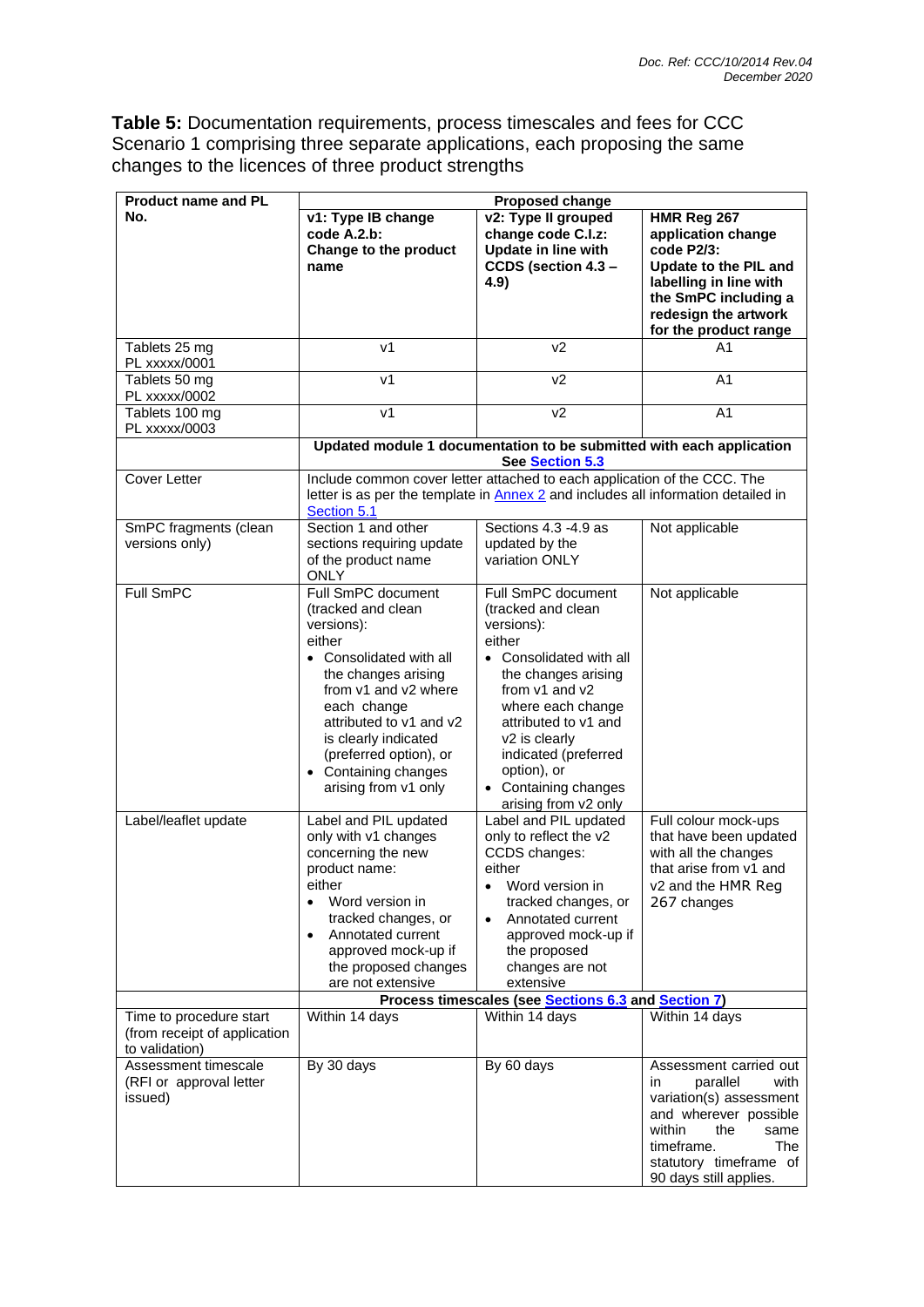| Fees payable    | Type IB fee for the first                                                                    | Type II Grouped fee for                                          | PIQU fees for the first |
|-----------------|----------------------------------------------------------------------------------------------|------------------------------------------------------------------|-------------------------|
| See Section 5.2 | PL and 2x Type IB bulk                                                                       | the first PL and $2x$ Type $\parallel$ PL and $2x$ bulk fees for |                         |
|                 | fees for the two other $P\text{Ls}$   II Group bulk fee for the   the two other $P\text{Ls}$ |                                                                  |                         |
|                 |                                                                                              | two other PLs                                                    |                         |

### <span id="page-16-1"></span><span id="page-16-0"></span>**5.1 Common cover letter and associated information**

The common cover letter is a key document that underpins the CCC. This must be attached to each component application (variation(s) and PIQU application(s)) of the CCC. A template for the common cover letter is provided in [Annex 2](#page-29-0) and ensures that the following essential information is provided:

- (i) Unique CCC reference number assigned by the MAH according to the numbering convention described in [Section](#page-13-0) 4 (e.g. CCC-PCHP-01234-001). **This is important for tracking purposes.**
- (ii) Brief tabulated summary of the CCC detailing the product licence numbers affected by each application.

**NOTE:** The table in [Annex 2](#page-29-0) includes a column for the CESP/Portal ID reference numbers. These will not be available at this stage; therefore the column may be left blank. The numbers are added by the MAH and communicated to the MHRA at a later stage, after the CCC has been submitted and the MAH has obtained the reference numbers (see [Section](#page-23-0) [6.2\)](#page-23-0).

- (iii) Attached MHRA's acceptance of the CCC submission as described in [Section 4.](#page-13-0) This should include the MAH's original proposal including justification for any proposed groupings.
- (iv)It should clearly state which variation the mock-ups have been submitted with if relevant PIQU applications are not included in the CCC (i.e. Scenario 4a).
- (v) Declaration regarding any pending applications at the time of submitting the CCC for the concerned product licences. **NOTE:** Pending variations should be listed in the application form in line with current requirements.
- (vi)Application forms as currently required for each component variation and PIQU application that form part of the CCC.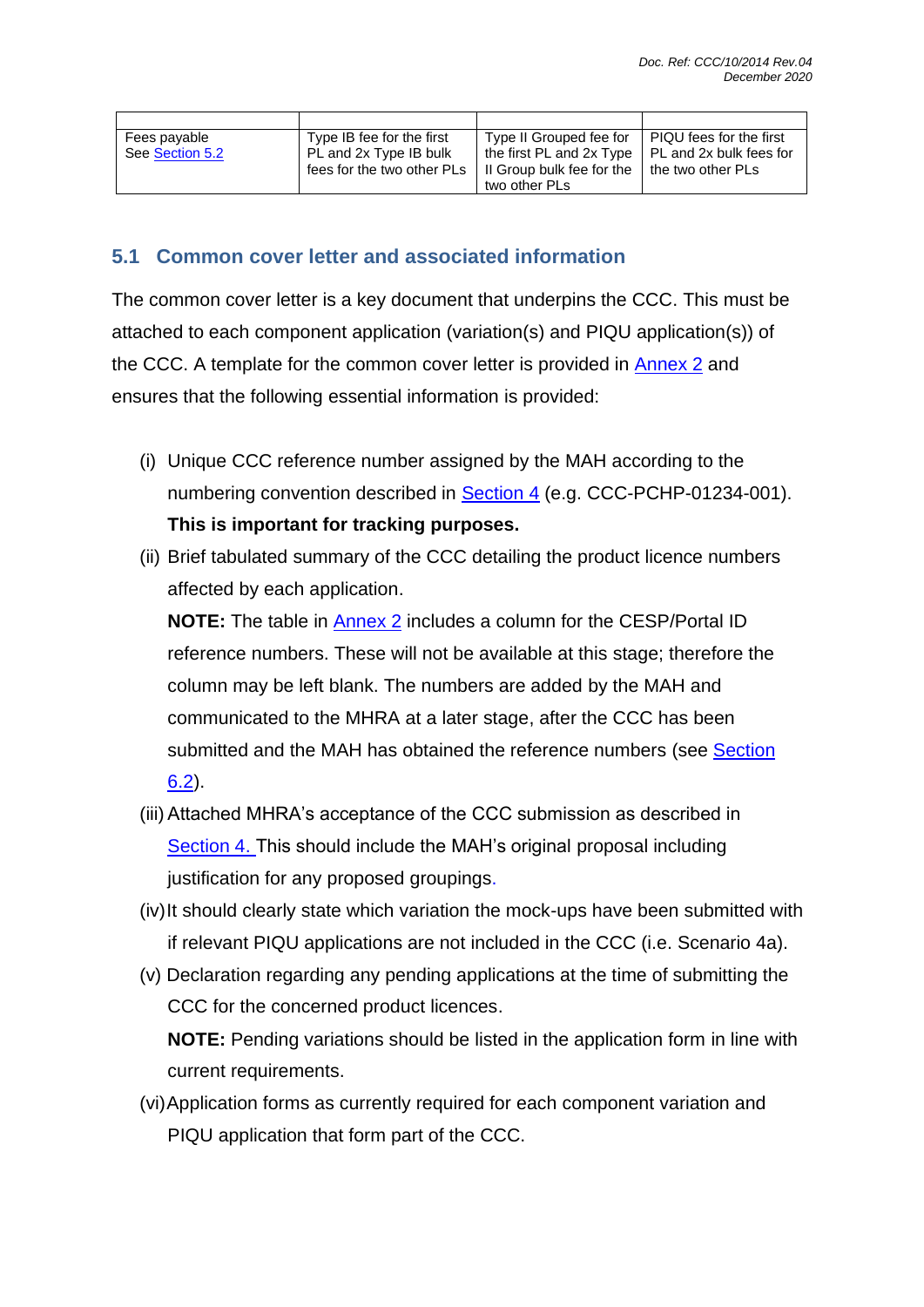## <span id="page-17-0"></span>**5.2 Fees**

There are no additional fees for submissions under the CCC scheme. The fees payable for the CCC scheme are the same as if the applications were submitted and processed as individual, un-co-ordinated procedures.

The usual fees for grouping and bulking of variations and Regulation 267 applications apply as illustrated for Scenario 1 in **Table 5**. It is important to note the following:

- The MAH is responsible for ensuring the correct fees are paid at the time of submission and for providing evidence of this at submission. Failure to do so may result in rejection of the relevant application and cause delays in the start of the CCC procedure. (See [Section 6.3.\)](#page-23-0)
- For applications to qualify for bulk fees the changes to the different products must be identical in each case.
- Full variation fees are payable for each product licence where the changes are unique to each product. For Regulation 267 applications full fees are payable for each application when specific differentiation in the product information may be necessary, which will require individual assessment, as often applies to OTC products.

# <span id="page-17-1"></span>**5.3 Supporting data/documentation**

In line with current requirements, the supporting data required for assessment of each component variation of the CCC is linked to the relevant application.

## **NOTE:**

- Each individual application is a standalone procedure, supported by the data and documentation relevant only to the change(s) applied for.
- One single data package covering all the applications in a CCC submission cannot be submitted. Such applications will be rejected.
- Updated product information concerning SmPC, PIL, and label should be submitted, as described below and summarised in [Table 5.](#page-15-0)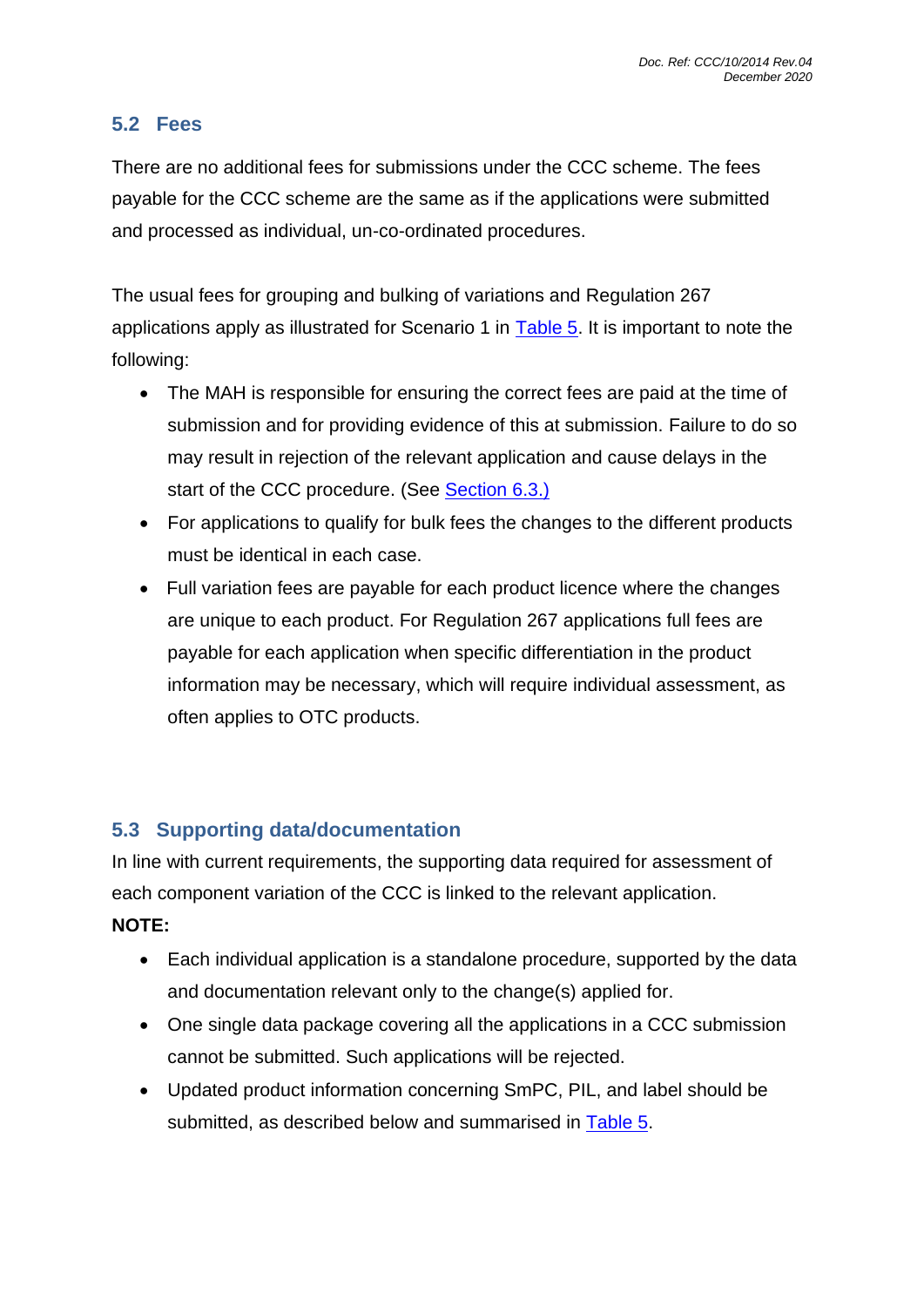## <span id="page-18-0"></span>**5.3.1 Updated SmPC documents**

### **5.3.1.1 SmPC fragments**

The following clean SmPC fragments are required:

- Each variation (v1 and v2) should include only the fragments being amended by the respective proposed change(s).
- Clean, appropriately formatted, Word documents should be provided as per normal MHRA submission guidelines.

**NOTE:** Tracked changed fragments should not be submitted.

The correct format for the SmPC fragments can be found on the MHRA website (8).

#### (8)

[http://www.mhra.gov.uk/Howweregulate/Medicines/Licensingofmedicines/Informationforlicenceapplica](http://www.mhra.gov.uk/Howweregulate/Medicines/Licensingofmedicines/Informationforlicenceapplicants/Licenceapplicationforms/SummaryofProductCharacteristicstemplatesandfragments/) [nts/Licenceapplicationforms/SummaryofProductCharacteristicstemplatesandfragments/](http://www.mhra.gov.uk/Howweregulate/Medicines/Licensingofmedicines/Informationforlicenceapplicants/Licenceapplicationforms/SummaryofProductCharacteristicstemplatesandfragments/)

Thus in Scenario 1 (see [Table 5\)](#page-15-0), relevant SmPC fragments to be submitted with the variations are as follows:

- v1 (name change): updated section 1 (and other sections as applicable where the product name is stated)
- v2 (grouped CCDS changes): updated sections 4.3, 4.4, 4.5, 4.6, 4.7 4.8 and 4.9.

### **5.3.1.2 Full SmPC**

In addition to the above SmPC fragments, the full SmPC should be submitted with each variation (v1 and v2) according to one of the following options:

- Option 1 consolidated SmPC (preferred): Each variation application (v1 and v2) contains a full consolidated SmPC (tracked and clean) clearly showing all the changes arising from the CCC. However, it is essential that the tracked version clearly indicates which variation each change is attributed to. This may be done by colour coding or annotations in the margins. This option has the advantage of requiring the preparation of only one consolidated document that is shared across all the variations.
- Option 2: Each variation application (v1 and v2) contains a full SmPC (tracked and clean version) clearly showing only the changes that are applicable to that application.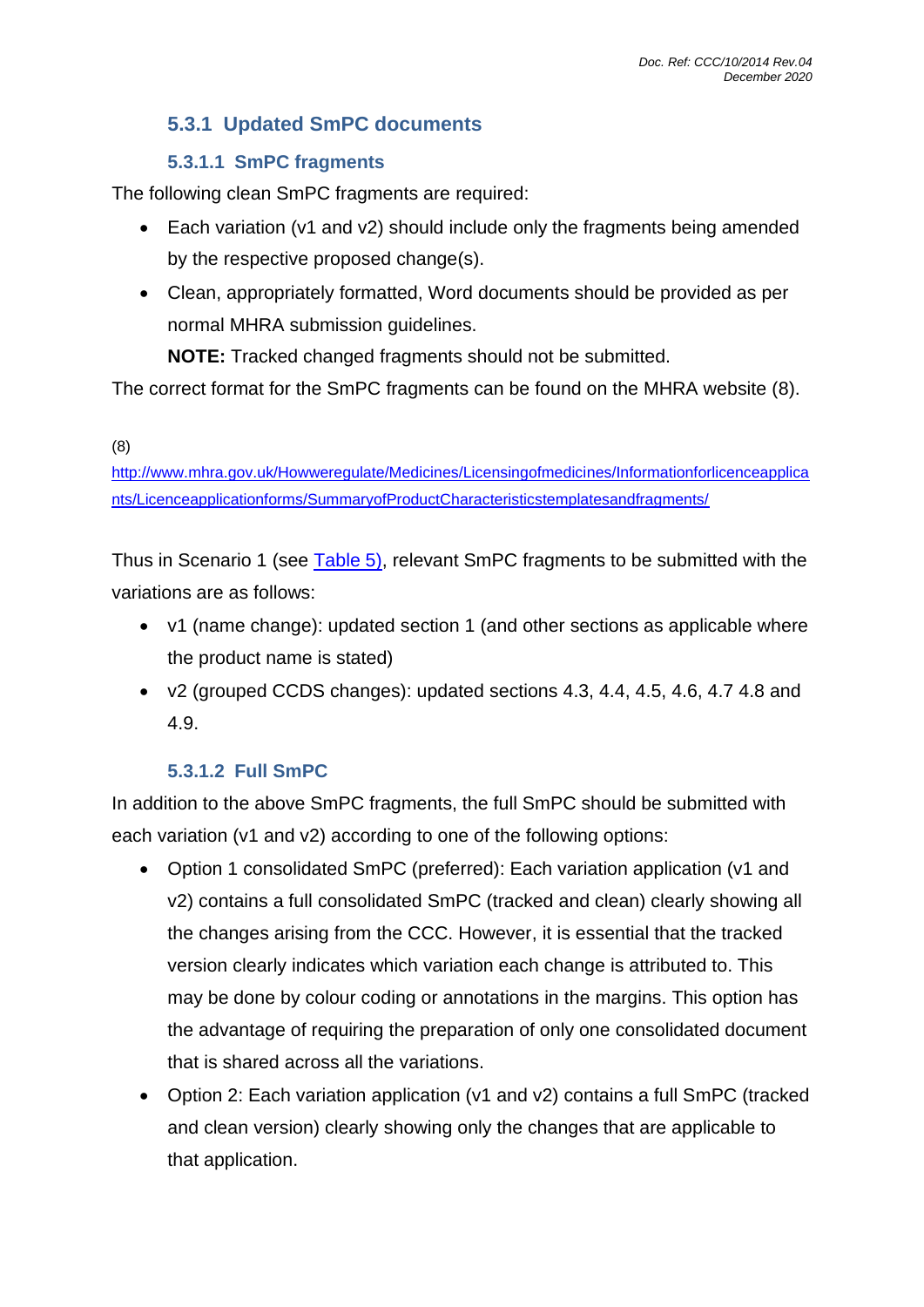**NOTE:** The full SmPC should not be provided with the PIQU application of a CCC (this is applicable to both Option 1 and Option 2).

### **5.3.2 PIL and Label updates**

<span id="page-19-0"></span>The assessment of the CCC variations and the Regulation 267 (PIQU) applications will be conducted in parallel. The relevant assessment teams will co-ordinate the assessment of the pending variations (see **Section 7.)** Consequently, the following requirements for PIL and label apply.

#### **5.3.2.1 Requirements for a CCC inclusive of a Regulation 267 application**

(i) Updated PIL/label to be submitted with the variation(s)

Each variation (v1 and v2) requires a label/PIL that has been updated only with changes concerning the particular variation; this is a current requirement for variations and it is unchanged by the CCC scheme. However, mock-ups are not required to be submitted with the variations at any stage during the CCC procedure; this is a new concession, introduced for the CCC scheme. The label/PIL updates may be provided as:

- a Word document in tracked version or
- current approved mock-ups annotated with the proposed changes for minor updates only.

**NOTE**: Annotation will not be appropriate if the proposed changes are extensive and will hinder the assessment process. An example of acceptable annotation is provided in the following link (9):

(9)

<http://www.mhra.gov.uk/home/groups/comms-ic/documents/regulatorynews/con241805.pdf>

(ii) Updated PIL/label to be submitted with the Regulation 267 application(s)

Full consolidated colour mock ups are **only** required to be submitted with the Regulation 267 application(s).

This mock-up includes all the changes that arise from the CCC variations as well as the Regulation 267 changes. Thus, as illustrated in Scenario 1 (see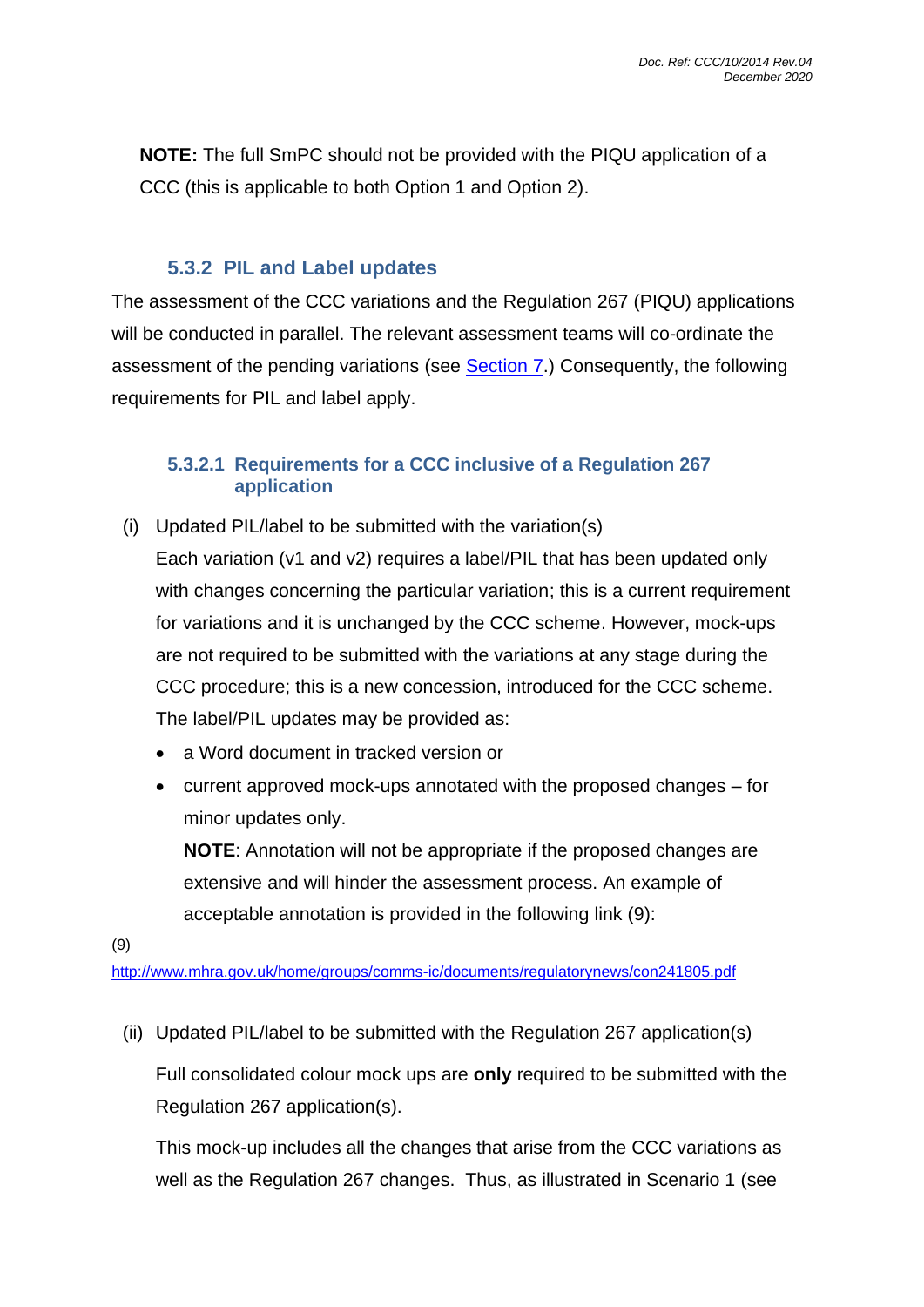[Table 5\)](#page-15-0) only one consolidated full colour mock-up is required which must be submitted only with the PIQU applications (this includes changes arising from v1, v2 and A1).

**NOTE:** See [Section 7.2](#page-25-1) for updated PIL/label to be submitted following a request for further information during the assessment phase.

# <span id="page-20-1"></span>**5.3.2.2 Requirements for a CCC not inclusive of a Regulation 267 application**

It is feasible that a CCC includes only Type IB/II variations, each with consequential changes to the label/PIL, as described in Scenario 4a [\(Section 2.1.4.1\)](#page-9-1). The requirements for submitting SmPC fragments, the full SmPC and annotated label/PILs for each variation are as described above. However, in this case, only one consolidated full colour mock-up is still required, which should be submitted with a designated variation as follows:

- a Type II variation if one is included, otherwise
- one of the Type IB variations which has the most changes.

**NOTE:** The MAH should provide the above information when requesting agreement for the CCC prior to submission and the cover letter should state which variation the mock-ups have been linked to.

# <span id="page-20-0"></span>**6 Submission and validation of a CCC**

It is essential that CCCs are planned and reviewed for accuracy before submission to ensure their content is complete (see **Section 5**) and correctly formatted. Within a CCC, those applications that do not comply with these requirements and/or the MHRA submission guidance as set out below will not be processed and will be rejected or invalidated. This will delay the start of the CCC procedure.

A flowchart summarising the process for validating a CCC is provided in [Annex 3.](#page-30-0) There are 3 steps:

- Submission: MAH submits electronically via CESP or Portal
- Notification: MAH send an email to inform MHRA of the submission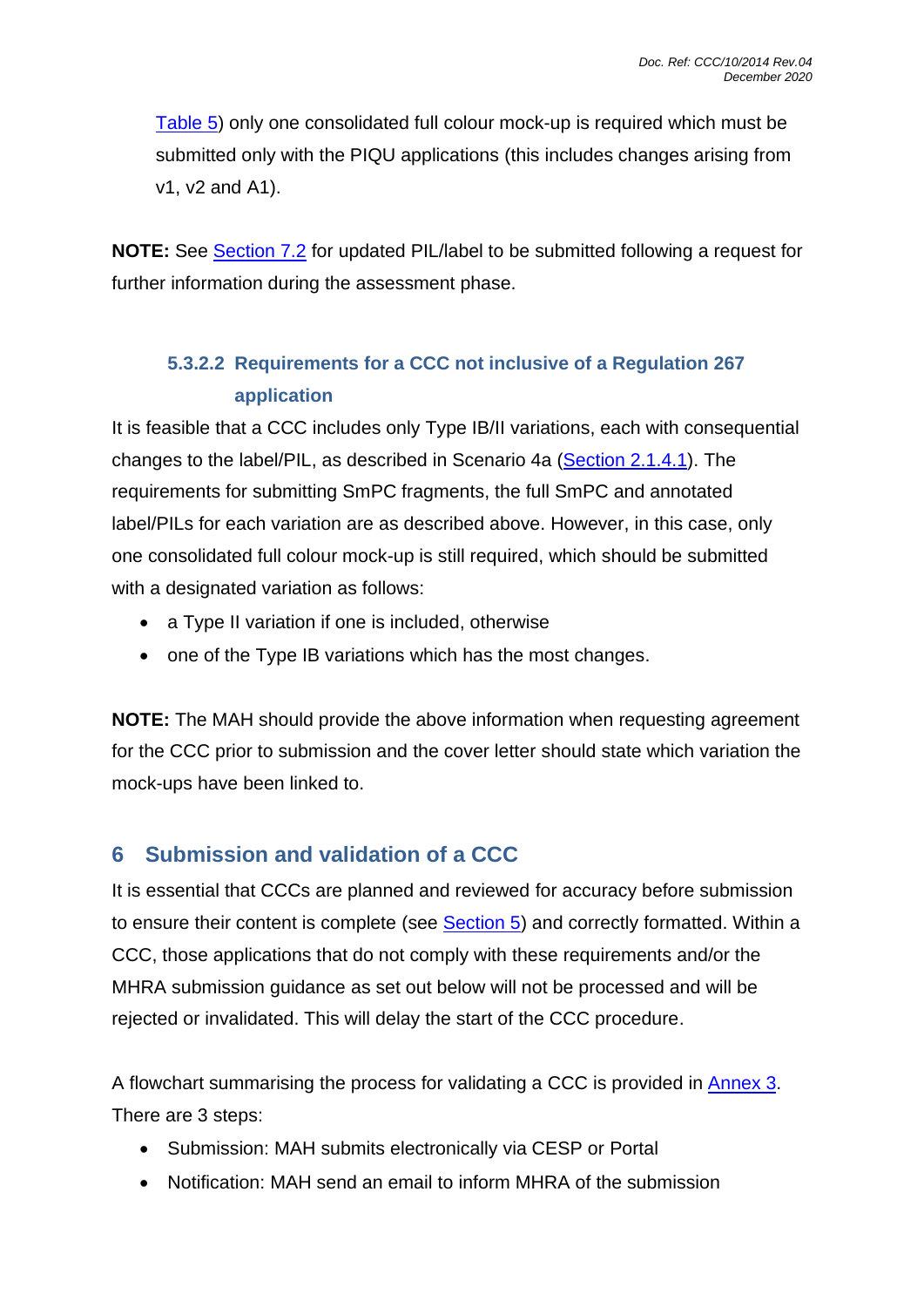• Validation by MHRA

**NOTE:** The usual MHRA submission requirements apply, unless otherwise stated in this guideline, as outlined on the MHRA website (10).

(10)

[http://www.mhra.gov.uk/Howweregulate/Medicines/Licensingofmedicines/Submittinganapplicationtoth](http://www.mhra.gov.uk/Howweregulate/Medicines/Licensingofmedicines/SubmittinganapplicationtotheMHRA/MHRAsubmissionrequirements/) [eMHRA/MHRAsubmissionrequirements/](http://www.mhra.gov.uk/Howweregulate/Medicines/Licensingofmedicines/SubmittinganapplicationtotheMHRA/MHRAsubmissionrequirements/)

## <span id="page-21-0"></span>**6.1 Submission routes for a CCC**

The general administrative requirements for the submission of variations are applicable to CCCs; however, only electronic applications will be accepted via CESP (the preferred route) or the Portal.

**NOTE:** Portal submission must be completed on the same day (see [Section 6.1.2\)](#page-22-0).

The MAH should take care to ensure that the individual applications of a CCC are technically valid, complying with submission guidelines and that all the required documents as listed in [Section 5](#page-14-0) are provided.

**Any component application of a CCC that is not submitted in line with this guidance will be rejected or invalidated, which will delay the start of the CCC procedure.**

## **6.1.1 Submitting via CESP**

<span id="page-21-1"></span>The advantages of CESP are that it is has the capability to receive the CCC application:

- In a single submission (on the same day).
- In a single folder; this effectively ring-fences the component parts of the CCC ensuring that they travel together. The folder can be structured into subfolders containing the individual applications of the CCC.
- With an unlimited file size.

**NOTE**: Currently there is no two-way electronic communication available with CESP. Any correspondence sent from the MHRA will be sent by post, or via email if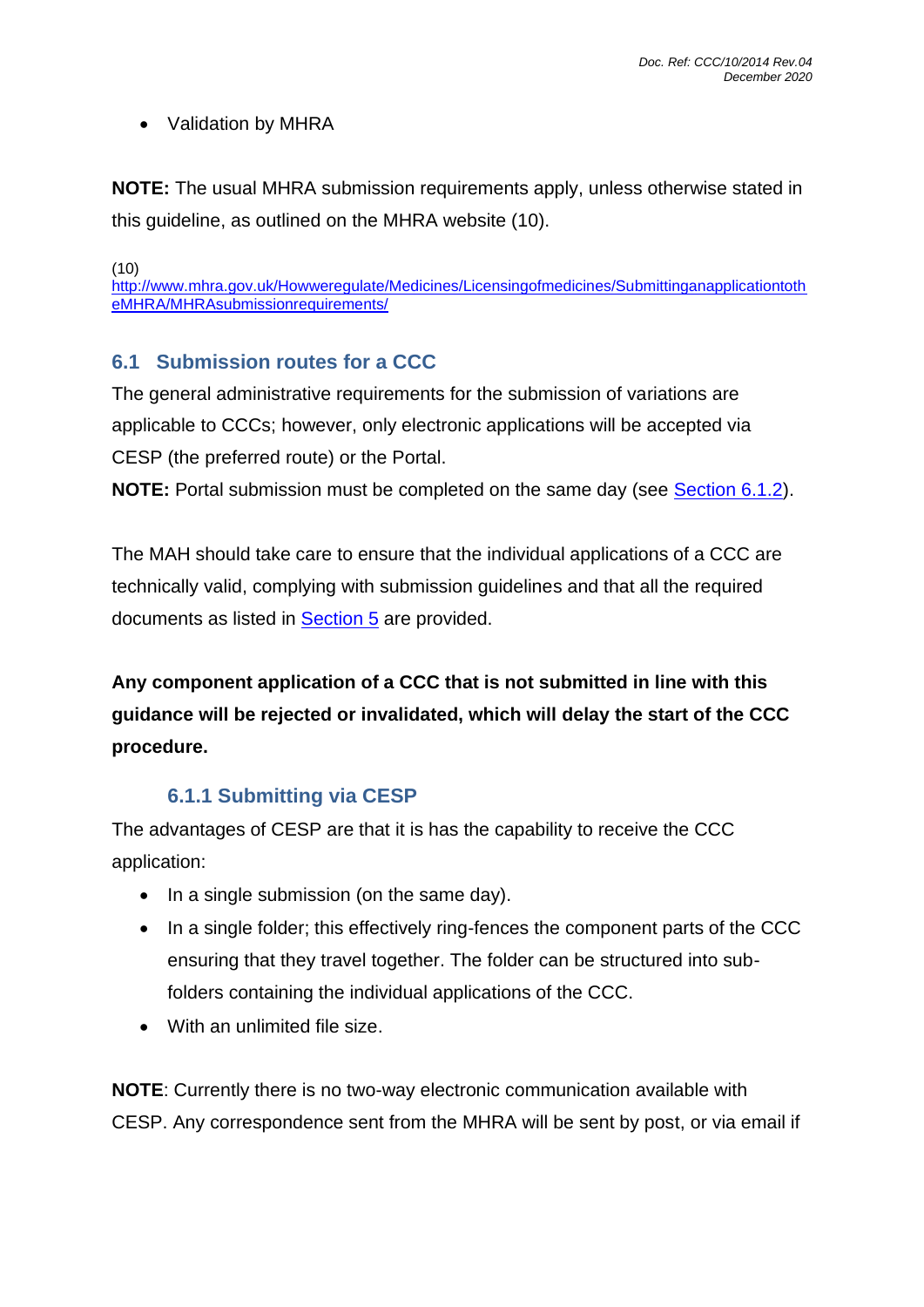you have registered with eComms. For more information on how to register with

eComms please contact e-commsproject@mhra.gov.uk

Further information on CESP is provided on the following link (11).

(11) [https://www.gov.uk/guidance/apply-for-a-licence-to-market-a-medicine-in-the-uk#ways-to-make](https://www.gov.uk/guidance/apply-for-a-licence-to-market-a-medicine-in-the-uk#ways-to-make-your-submission)[your-submission](https://www.gov.uk/guidance/apply-for-a-licence-to-market-a-medicine-in-the-uk#ways-to-make-your-submission)

### **6.1.2 Submitting via HM Portal**

<span id="page-22-0"></span>The functionality of the HM portal is similar to the CESP Portal except there are extra options for Submission types

If not registered for the HM Portal please use the following link to apply [https://www.gov.uk/guidance/registering-to-make-submissions-to-the-mhra-from-1](https://www.gov.uk/guidance/registering-to-make-submissions-to-the-mhra-from-1-january-2021) [january-2021](https://www.gov.uk/guidance/registering-to-make-submissions-to-the-mhra-from-1-january-2021)

The correspondence for applications submitted through HM Portal is the same as CESP submissions with the preference for communications to be sent by eComms where possible.

## **6.1.3 Portal Applications**

The CCC requires careful planning to ensure that the submission of the entire CCC can be achieved sequentially on the same day when using the Portal; this is automatically done by CESP. Submission on different days introduces a high degree of complexity for the MHRA in tracking and linking the individual components of the CCC. Therefore, for logistical reasons **a CCC will be rejected if not submitted on the same day**. MAHs are strongly advised to start their CCC submission in the morning to allow sufficient time for the submission to be completed on the same day.

**NOTE: Following submission of the CCC via CESP or the Portal, the MAH makes a note of the CESP/Portal ID reference numbers and enters these into the template cover letter as illustrated in [Annex 2.](#page-29-0) This is important for tracking purposes, see [Section 6.2.](#page-23-0)**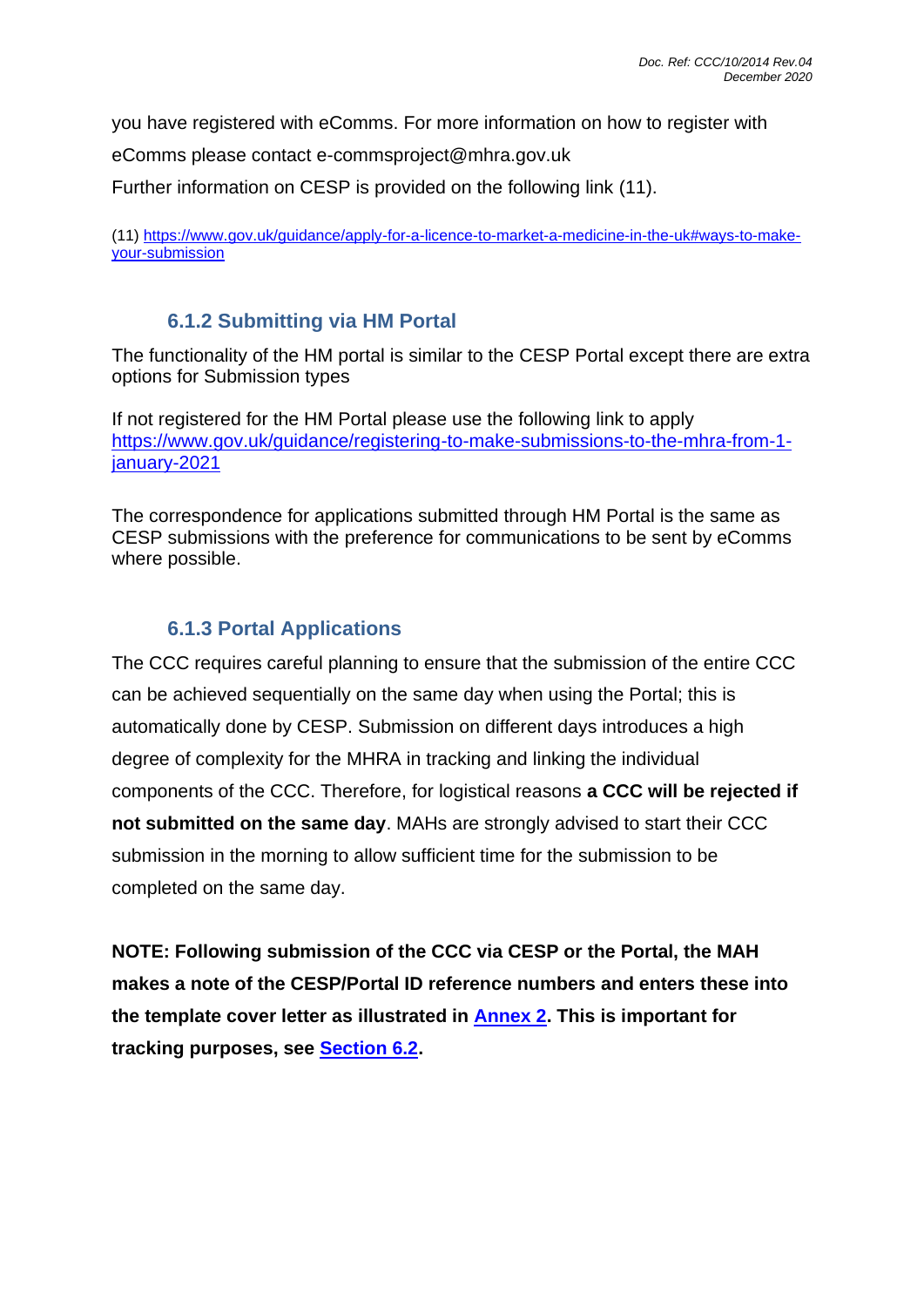## **6.2 Notification of CCC submission**

After submission of the CCC has been completed, the MAH will have obtained the relevant CESP/Portal ID reference numbers. These should be inserted into the common cover letter [\(Annex 2\)](#page-29-0). The completed letter containing all the submission details must then be sent by email to the MHRA to indicate that the relevant CCC submission has been made – this is important for tracking purposes.

**NOTE:** Only the cover letter should be sent (i.e. not any additional attachments that may have been included in the submissions). The email (quoting CCC in the subject header and the MAH's unique reference number) is sent to the following mailbox:

> Newly approved CCC submissions/re-submitted component: [IPUScientificValidation@mhra.gsi.gov.uk](mailto:IPUScientificValidation@mhra.gsi.gov.uk)

Or RFI responses for CCC: [Area3-VARIATIONS-RFI](mailto:Area3-VARIATIONS-RFI-queries@mhra.gov.uk)[queries@mhra.gsi.gov.uk](mailto:Area3-VARIATIONS-RFI-queries@mhra.gov.uk)

## <span id="page-23-1"></span><span id="page-23-0"></span>**6.3 Validation of the CCC:**

### **6.3.1 Validation process and timescale**

The component applications of a CCC are validated according to current procedures as for non-CCC applications. However, in order to co-ordinate the start of a CCC procedure, the validation timescale (from receipt to procedure start) defaults to 14 days as applicable to Type IB/II variations. In this way the procedure start date of all the applications in a CCC is synchronised to enable a parallel assessment of the variations and/or PIQU applications.

# <span id="page-23-2"></span>**6.3.2 Validation issues: failure to meet the CCC and MHRA submission guidelines**

Applications which do not comply with the guidelines outlined in this document and on the MHRA website will be rejected or invalidated.

Common reasons for rejection and invalidation include:

- Technical validation failure of the eCTD provided
- Portal form not completed correctly or at all
- Failure to provide proof of the correct payment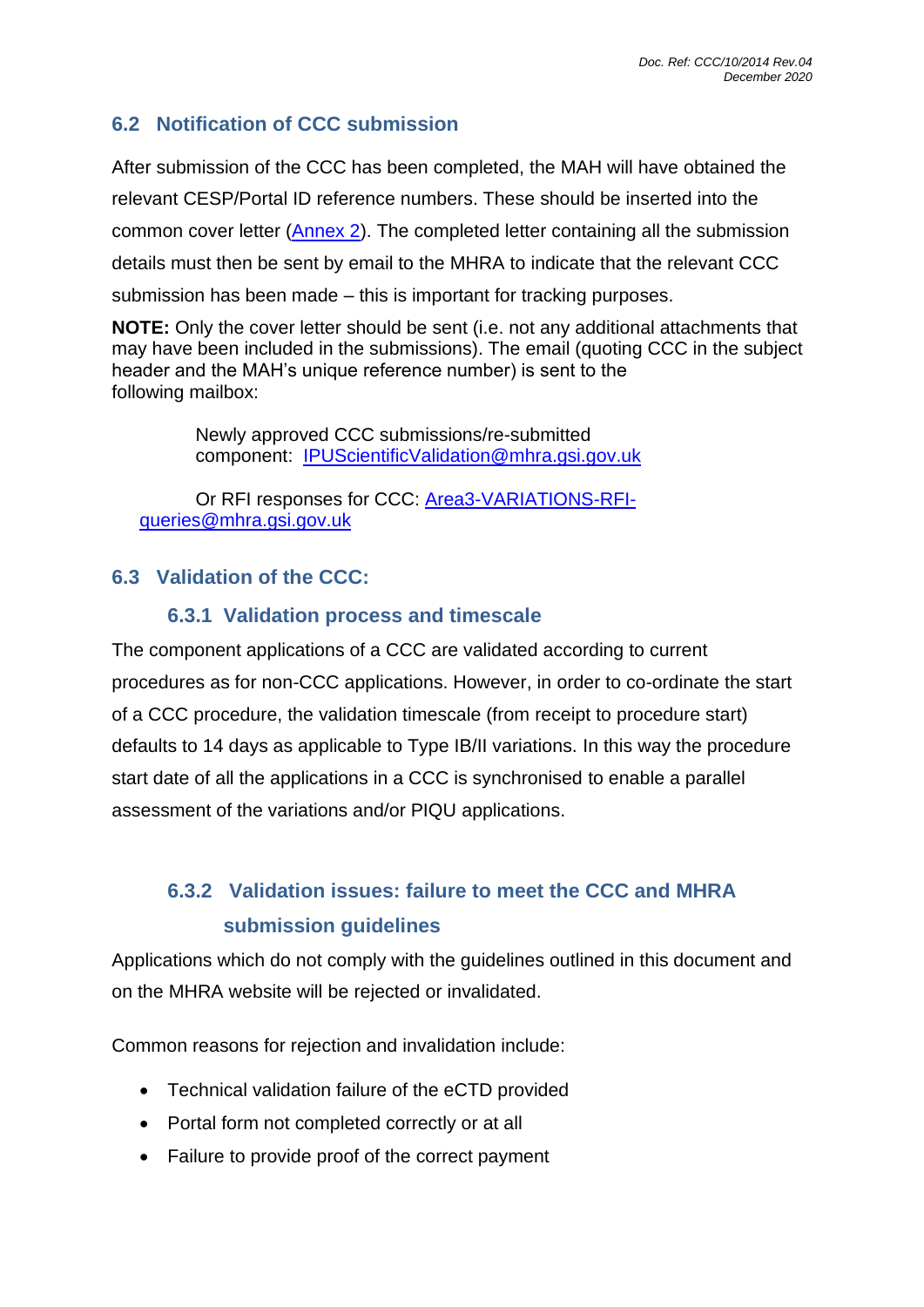• Failure to provide all correct updated documentation

# <span id="page-24-0"></span>**6.3.3 MAH actions to be taken if part of the CCC submission is invalid or rejected**

If one component of the CCC application (e.g. a variation) fails to meet submission or validation requirements, then this component will be rejected or invalidated. A 10% administrative fee is chargeable for the component that is invalided, in line with current requirements. The MAH will be informed via email that this submission has been rejected or invalidated and the reasons why. This will cause a delay in validating the CCC.

If the submission has failed to create due to an issue with the form, either technical or due to completion, the MAH should contact the Portal team: [manager.portal@mhra.gsi.gov.uk](mailto:manager.portal@mhra.gov.uk)

**NOTE**: The component(s) of the CCC must be resubmitted **within 48 hours** of receipt of the rejection/invalidation correspondence. Additionally, at the same time the original contact persons (as listed in [Section 6.2\)](#page-23-0) must be informed of the resubmission.

Failure to re-submit within this timescale will result in the entire CCC application being considered invalid and rejected. The MAH must then re-submit the entire CCC.

## <span id="page-24-2"></span><span id="page-24-1"></span>**7 Assessment process for a CCC**

A key feature of a CCC is that the start date of the assessment of each individual application is synchronised. This ensures the assessment of the variation(s) and/or PIQU application(s) is conducted in parallel with the assessment teams coordinating the procedures. However, each application will be assessed independently according to the usual relevant timeline i.e. within 30 days for a Type IB and 60 days for a Type II variation. It is important to note that the assessment of Regulation 267 applications will start at the same time as the variations, and, wherever possible, it will be conducted within the same timeframe of the associated variation(s); alternatively statutory timelines for assessment of Regulation 267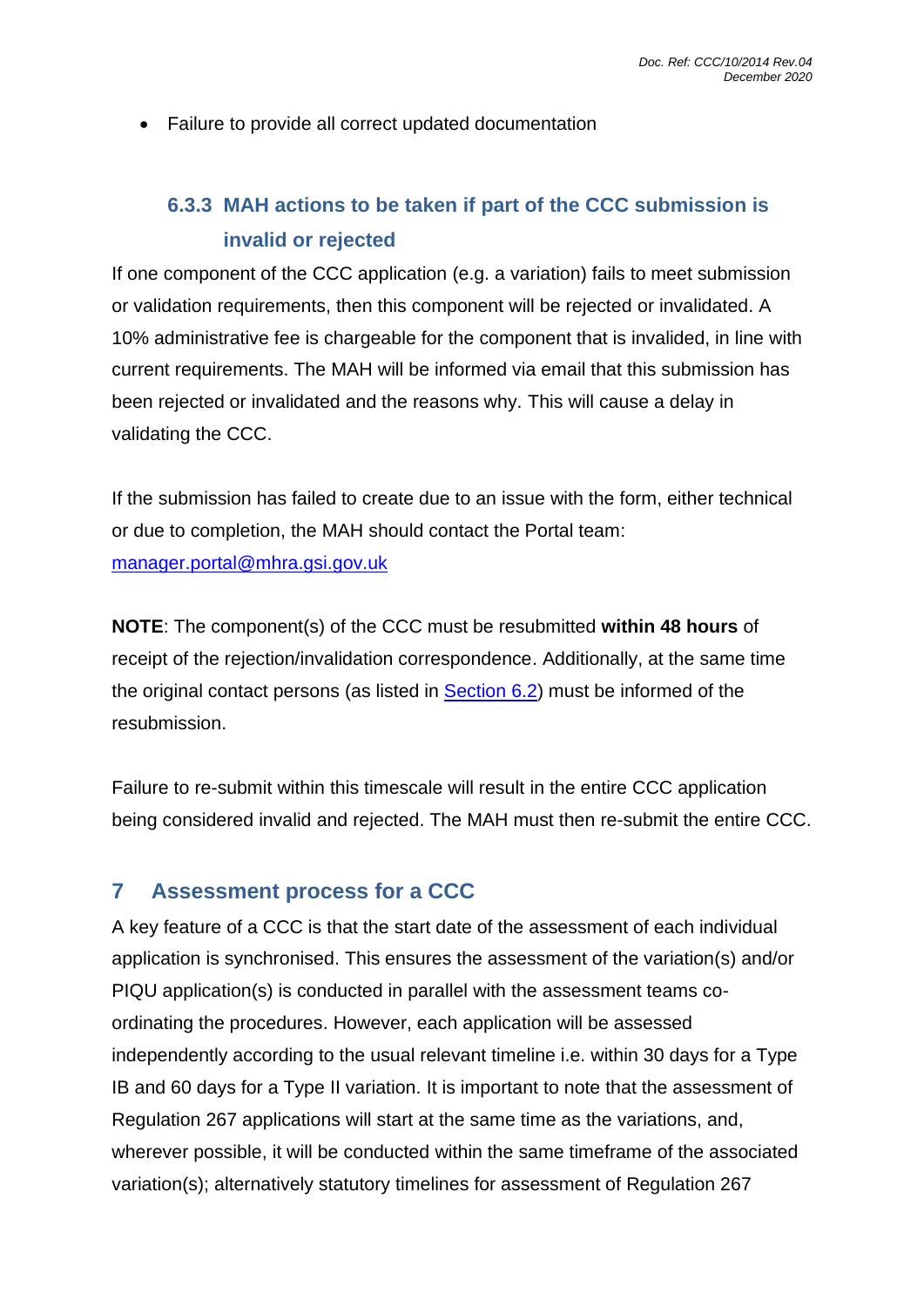applications will apply (90 days) Regulation 267applications will be the last to be approved since it is a prerequisite that the associated variations must be first approved in order for the composite artwork to be finalised.

A summary flow chart describing the key steps in the assessment phase is shown in [Annex 4.](#page-31-0) The assessment procedure is described below, illustrated using [Scenario](#page-5-1)  [1.](#page-5-1)

## <span id="page-25-0"></span>**7.1 Initial assessment**

Each application is assessed in parallel according to the following timelines i.e. within

- 30 days for a Type IB variation (v1)
- 60 days for a Type II variation (v2)
- within the same timeframe of the associated variations, when possible (see section 7).

The outcome of the first assessment phase will be:

- For the variations (v1 and v2): Individual grant letters or RFI letters will be issued, as appropriate.
- For the PIQU applications (A1): Individual RFI letters will be issued listing the label/PIL deficiency points, as appropriate. If there are no deficiency points on the artwork, a RFI letter will be sent to communicate this to the MAH and stop the regulatory clock on the applications, which will remain pending until the variations (v1 and v2) are approved. This will enable the MAH to submit updated mock-ups if changes are required, arising from the assessment of the variations.

## <span id="page-25-1"></span>**7.2 Request for further information (RFI), submission of updated product information (SmPC, PIL, label)**

In the event of an RFI being issued, the MAH should provide a response to the individual applications that form the CCC as outlined below.

**Variations:** where a RFI has been issued for the variation(s), the company should provide the response according to the usual procedural timeframes. Updated SmPC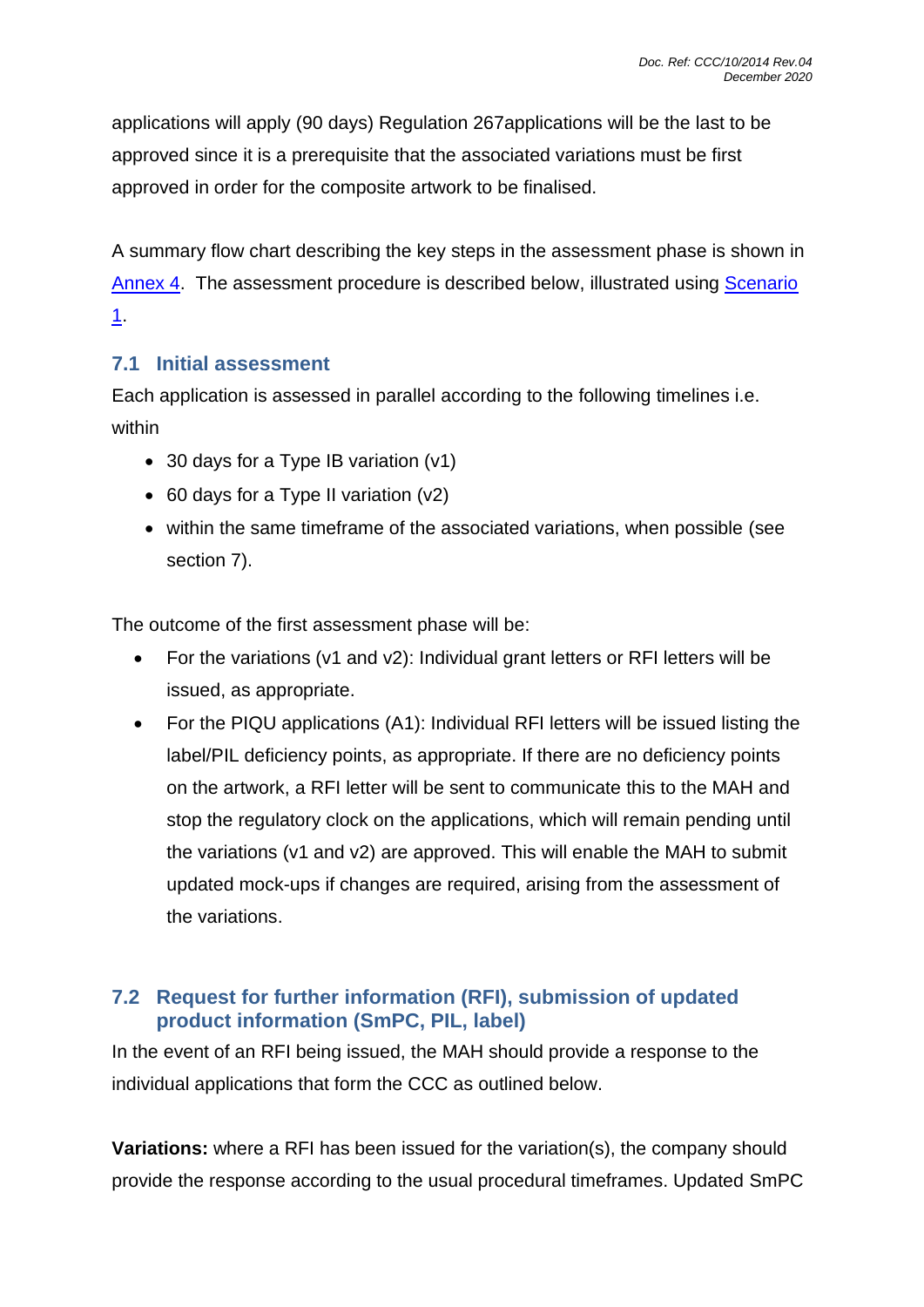fragments and updated PIL/label documents should include any amendments required for the respective variations (see [Section 5.3\)](#page-17-1). This is illustrated below using Scenario 1 as an example (see also [Table 5\)](#page-15-0):

- RFI responses for variations (v1, v2) should be submitted within:
	- $\circ$  30 days for v1 (type IB variation)
	- $\circ$  60 days for v2 (type II variation)
- Relevant updated documentation should be provided in the responses:
	- o Updated SmPC fragments containing only the changes related to the respective variations (i.e. section1 for v1 and sections 4.3 to 4.9 for v2).
	- o Consolidated SmPC including all the changes arising from both v1 and v2.
	- o Updated label/PIL as Word document versions (or annotated current approved mock-ups) containing only the changes related to the respective variations (i.e. new product name for v1 and CCDS updates for v2).

**PIQU application:** Should a RFI from PIQU be issued requesting updated label/PIL mock-ups, these should not be submitted until the outcome of the assessment of the variations included in the CCC is known, i.e. after approval or approval following resolution of amendments requested in a RFI [\(see Annex 4\)](#page-31-0).

Following the RFI, the company should provide only one updated proposed mock-up that takes into account of all the amendments approved for the variations and any RFI changes that have been requested by PIQU. **Finalised mock-ups should be submitted only after all variations concerned are approved.**

This is further illustrated below using Scenario 1 as an example (see also [Table 5\)](#page-15-0):

- RFI response for PIQU applications (A1) should be submitted:
	- o only after v1 and v2 are approved
- Relevant documentation should be provided in the response:
	- o finalised mock- ups, including any change arising from the assessment of the variations (v1 and v2) and PIQU application (A1)

**NOTE:** Finalised mock-ups are submitted only with the PIQU applications.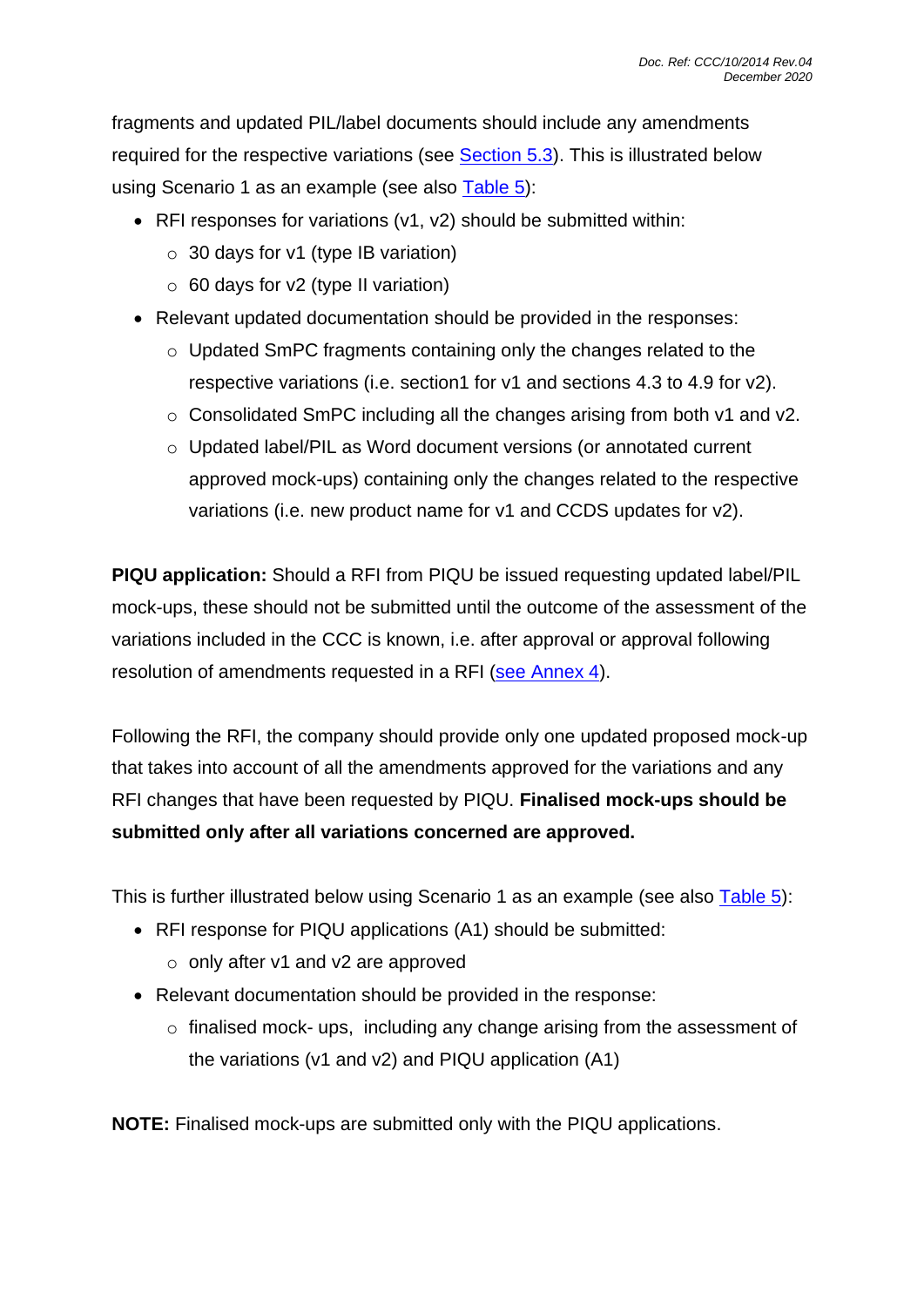# <span id="page-27-0"></span>**7.3 Finalisation of the CCC procedure (approval)**

Upon completion of the assessment of the revised mock-ups, the PIQU applications are approved and the CCC procedure is concluded.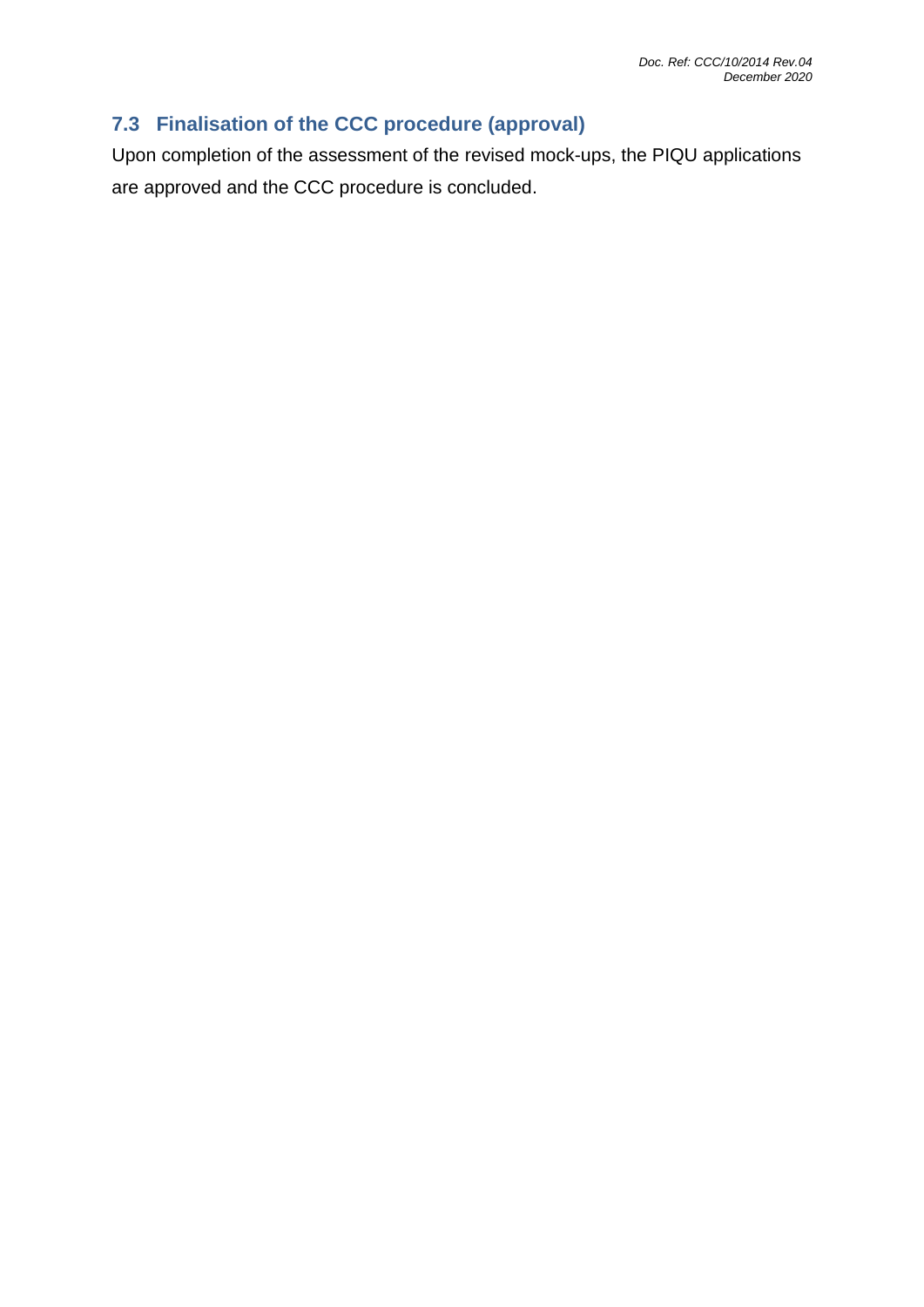<span id="page-28-0"></span>

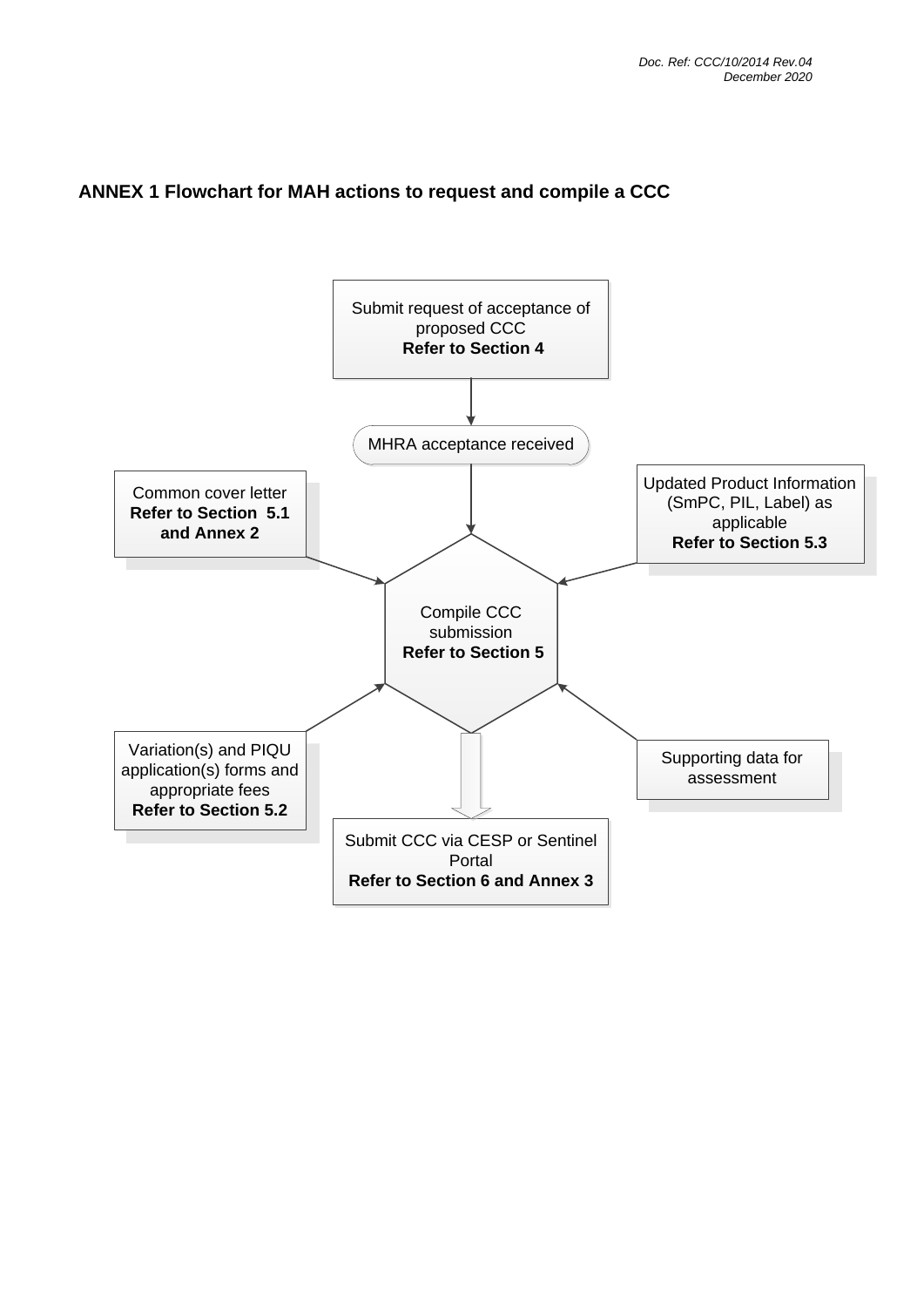#### <span id="page-29-0"></span>**ANNEX 2 Template cover letter**

| <b>CCC Unique Ref Number:</b> | Date of Submission: 09/10/2014 |
|-------------------------------|--------------------------------|
| e.g. "CCC-PCHP-01234-001"     |                                |

#### Dear MHRA

Please find enclosed the component applications of the CCC as listed below.

| <b>Submission Work Schedule</b>                                                                        | PL Number(s)<br>(Provide a list of all PL<br>Numbers in the CCC) | <b>CESP/HM</b><br>Portal ID (to<br>be entered<br>when<br>available) |
|--------------------------------------------------------------------------------------------------------|------------------------------------------------------------------|---------------------------------------------------------------------|
| ۷1<br>Type IB change code A.2.b<br>Change to the product name                                          | PL xxxxx/0001 (lead)<br>PL xxxxx/0002<br>PL xxxxx/0003           | 84441                                                               |
| v2<br>Type II grouped change code C.I.z<br>Update in line with CCDS (section 4.3-<br>4.9)              | PL xxxxx/0001 (lead)<br>PL xxxxx/0002<br><b>PL xxxxx/0003</b>    | 84356                                                               |
| A1<br>HMR Reg 267 application change code<br>P <sub>2/3</sub><br>Update label, PL and artwork redesign | PL xxxxx/0001 (lead)<br>PL xxxxx/0002<br>PL xxxxx/0003           | 84675                                                               |
|                                                                                                        |                                                                  |                                                                     |

Declaration regarding pending variations for the above listed PLs that are currently under review by the MHRA at the time the CCC is submitted:

I confirm that the changes proposed by any pending variations are excluded from the SmPC/Label/PIL documentation submitted for this CCC

 $\Box$  Yes, confirmed  $\Box$  Not applicable

#### **NOTE:**

- **This letter should be completed and submitted with each component application of the CCC.**
- **Further information as detailed in [Section 5.1](#page-16-1) of the CCC guidance should be appended to this letter.**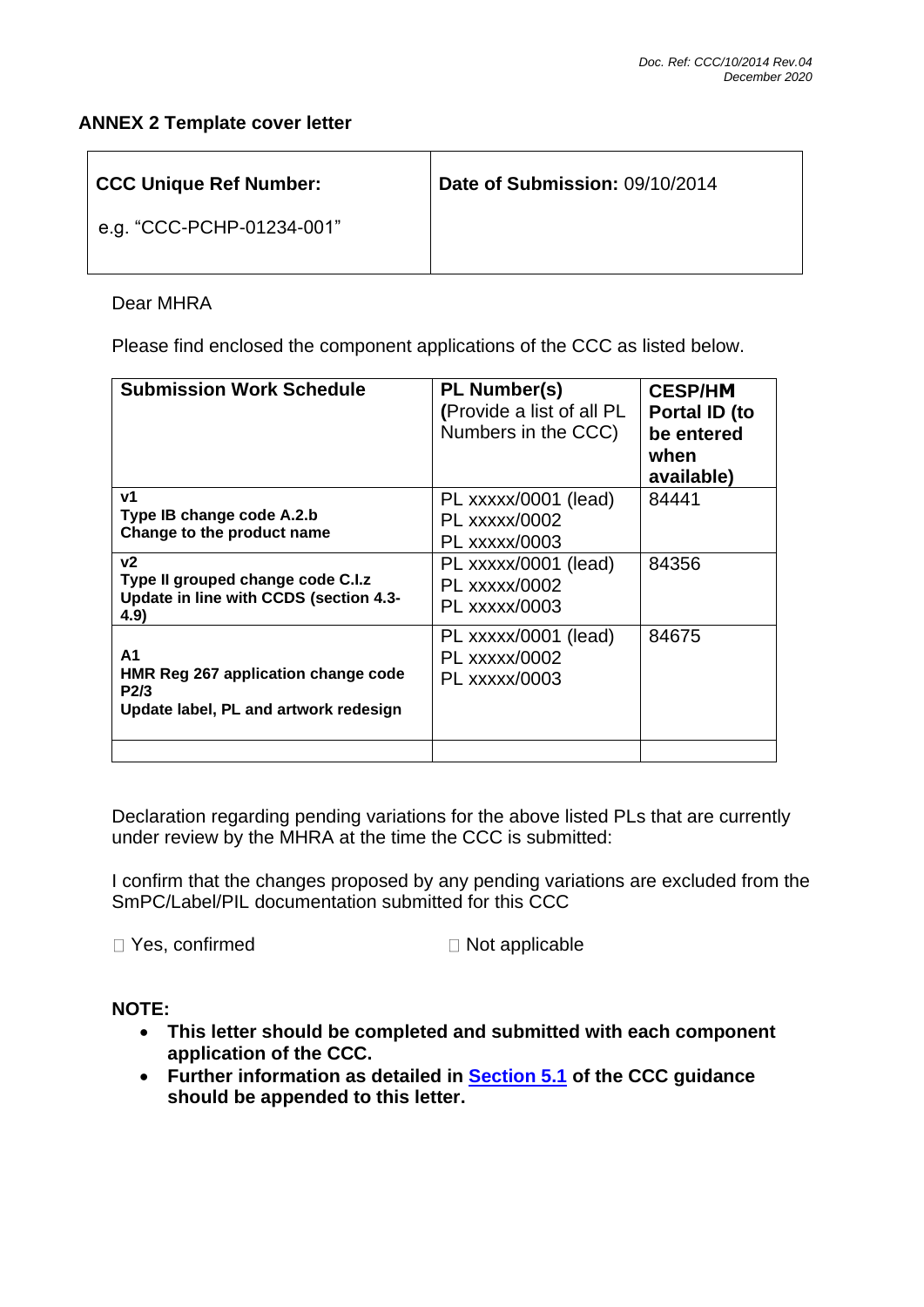#### <span id="page-30-0"></span>**ANNEX 3 Flowchart for submission, notification and validation (IPU business)**